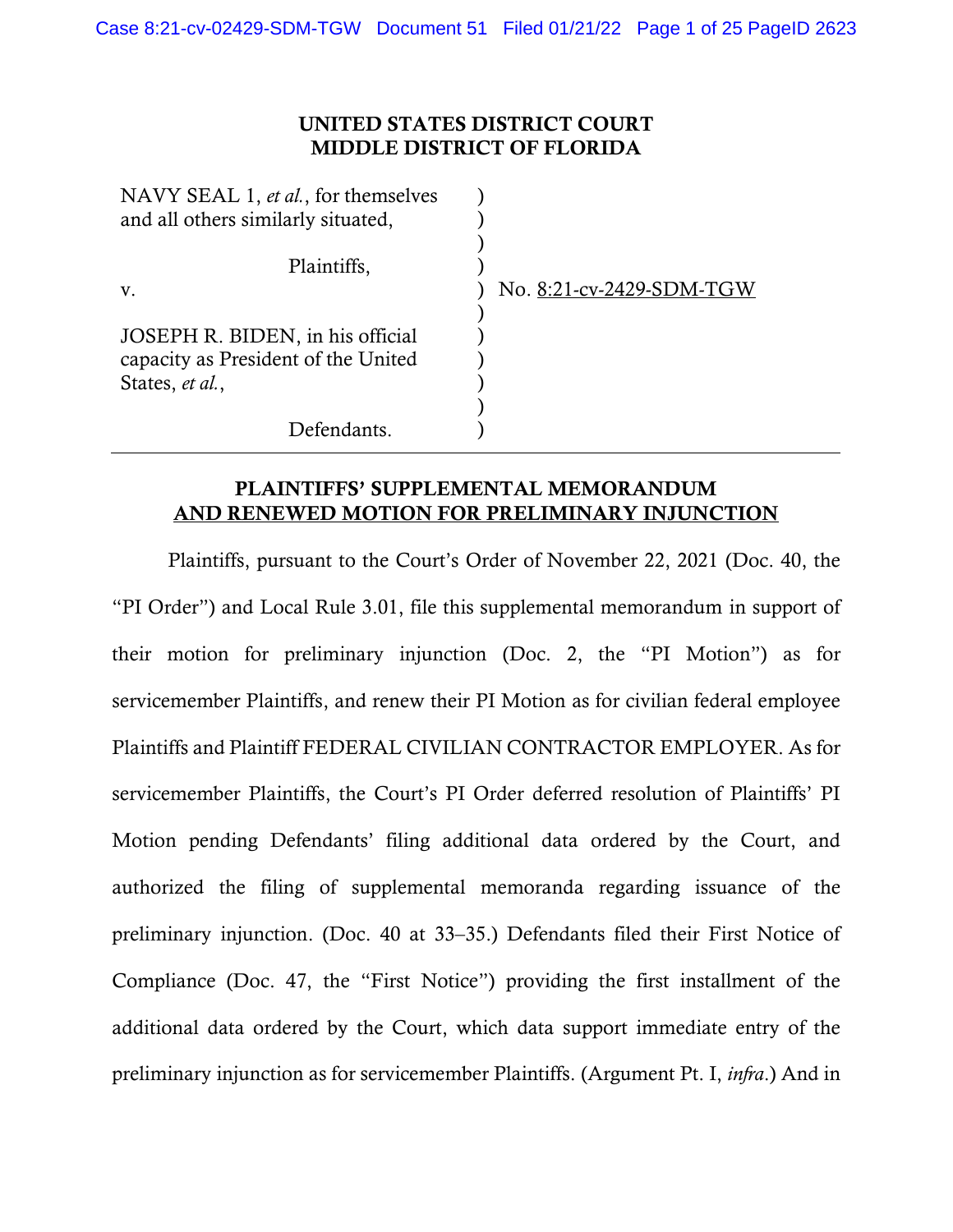conjunction with Plaintiffs' filing their Motion for Leave to Amend Complaint (Doc. 49), attaching Plaintiffs' proposed First Amended Verified Class Action Complaint (Doc. 49-1), Plaintiffs renew their PI Motion on behalf of new civilian federal employee Plaintiffs identified in the proposed amended complaint (Doc. 49-1, ¶¶ 66– 68, 170–72), under RFRA and the First Amendment (Argument Pt. II*, infra*), and on behalf of new civilian federal employee Plaintiffs and Plaintiff FEDERAL CIVILIAN CONTRACTOR EMPLOYER, under new Administrative Procedures Act causes of action pleaded in the proposed amended complaint (Doc. 49-1, ¶¶ 295–325 (Counts IV–VI); Argument Pt. III*, infra*). <sup>1</sup> For the reasons stated in the PI Motion and at the November 15 hearing thereon (Doc. 38, the "PI Hearing"), and the reasons stated herein, the Court should issue the preliminary injunction immediately.

#### INTRODUCTION

As the Court already observed, "the available interim data lends tentative credence" to the fact that "the regulations are subject to an undisclosed policy of 'deny them all.'" (PI Order 26.) Indeed, even at the commencement of this action (Doc. 1), Plaintiffs' contentions were—"based on current data—quite plausible that each branch's procedure for requesting a religious exemption is a ruse that will result inevitably in the undifferentiated (and therefore unlawful under RFRA) denial of each

<sup>&</sup>lt;sup>1</sup> Should the Court grant Plaintiffs' motion for leave to amend, the verified amended complaint will include verifications by the new Plaintiffs as to their respective factual allegations.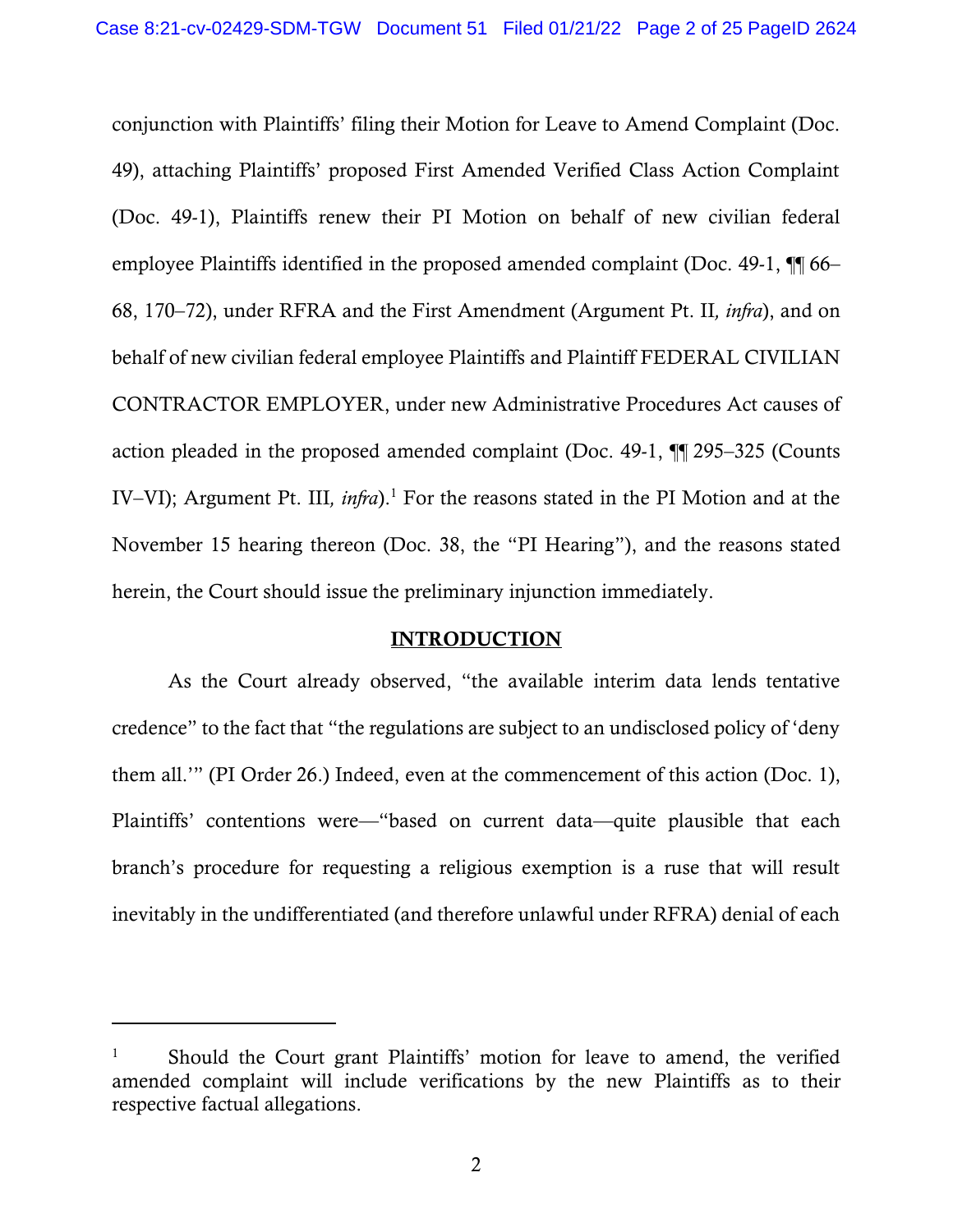service member's request." (PI Order 33.) What looked like a ruse then is proved a ruse now.

The data produced by Defendants confirms that "the actual and governing policy-in-fact—perhaps emanating from an implicit understanding common to and extending throughout each branch of the military and throughout the layers of reviewing officers and boards—demands the indiscriminate and undifferentiated denial of each request for a religious exemption." (PI Order 23.) As of Defendants' First Notice, there have been 21,243 requests for religious exemption among all military branches, with none granted to save objecting servicemembers from the choice between vaccination against conscience or involuntary separation. Defendants' unambiguous data compel entry of a preliminary injunction, as they confirm Defendants are "acting in fact under a policy of across-the-board denial without individualized determination required by RFRA." (PI Order at 28.)

• The Army has granted *zero* religious exemptions. The Army has received 2,064 requests for religious exemption from the COVID-19 Vaccine Mandate and granted none. The Army has formally denied 122 requests, 115 of which included a chaplain's determination of sincerity. (*See* Doc. 47-2, ¶¶ 8–9.) The Army has granted 2,659 temporary and permanent medical exemptions. (Doc. 47-2, ¶¶ 13–15.)

• The Navy has granted *zero* religious exemptions. The Navy has received 3,711 requests for religious exemption and granted none. The Navy has formally denied 3,484 requests and has 1,008 appeals pending. No appeal has been adjudicated.

3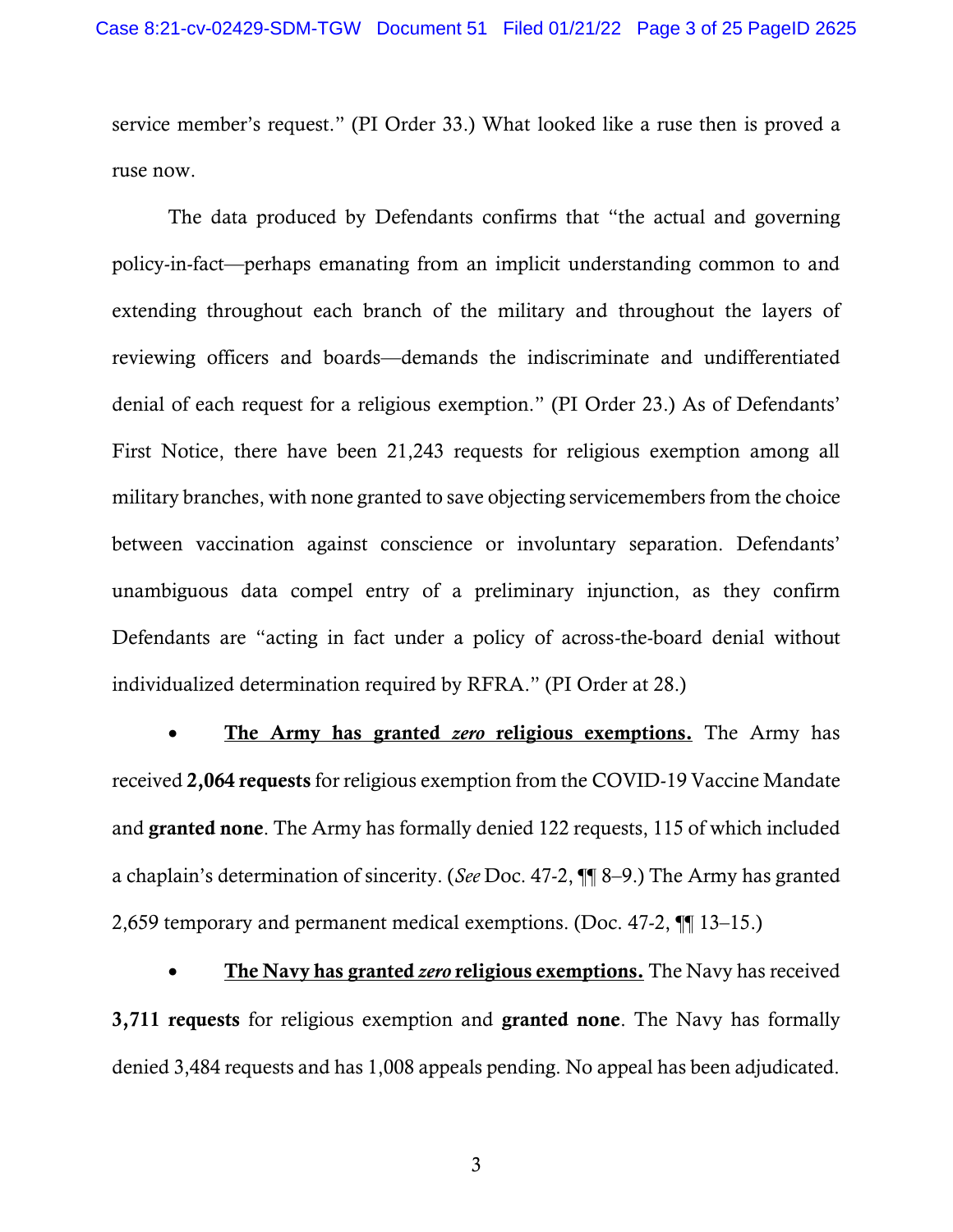(Doc. 47-3 at 7.) The Navy has granted 311 temporary and permanent medical exemptions. (Doc. 47-3 at ECF p. 7.)

• The Marine Corps has granted *zero* religious exemptions, except for *two* exemptions given to Marines already slated for separation. The Marine Corps has received 3,192 requests for religious exemption and denied 3,080 requests—all of which included a chaplain's determination of sincerity—with the remaining 112 initial requests still under review. The Marine Corps records 2 religious exemptions granted on appeal (Doc. 47-4 at ECF p. 6), but media investigation of the granted exemptions indicates that both exemptions were given to Marines already slated for separation.<sup>2</sup> The Marine Corps has granted 436 temporary and permanent medical exemptions. (Doc. 47-4 at 6.)

• The Air Force has granted *zero* religious exemptions. The Air Force has received 10,973 requests for religious exemption and granted none. The Air Force has denied 2,387 initial requests and 311 appeals. (Doc. 47-5 at ECF p. 6.) The Air Force has granted 1,723 medical exemptions. (Doc. 47-5 at ECF p. 6.)

<sup>&</sup>lt;sup>2</sup> According to a news report, quoting "[a]n active-duty officer with a legal background who has extensive knowledge of the internal proceedings in the case involving the two approvals," one of the two exemptions granted by the Marine Corps was given to a Marine on terminal leave, ending in separation, and the other to a Marine who was within the final 180 days of service and already transitioning to civilian life. *See* Jessica Chasmar & Peter Hasson*, Marines' claim of granting 2 religious COVID-19 vaccine exemptions leads to more questions*, Fox News (Jan. 19, 2022), www.foxnews.com/politics/marines-claim-2-religious-COVID-19-vaccineexemptions ("'Granting RAs [religious accommodations] for civilians is basically a moot point,' the officer told Fox News Digital." (modification in original)).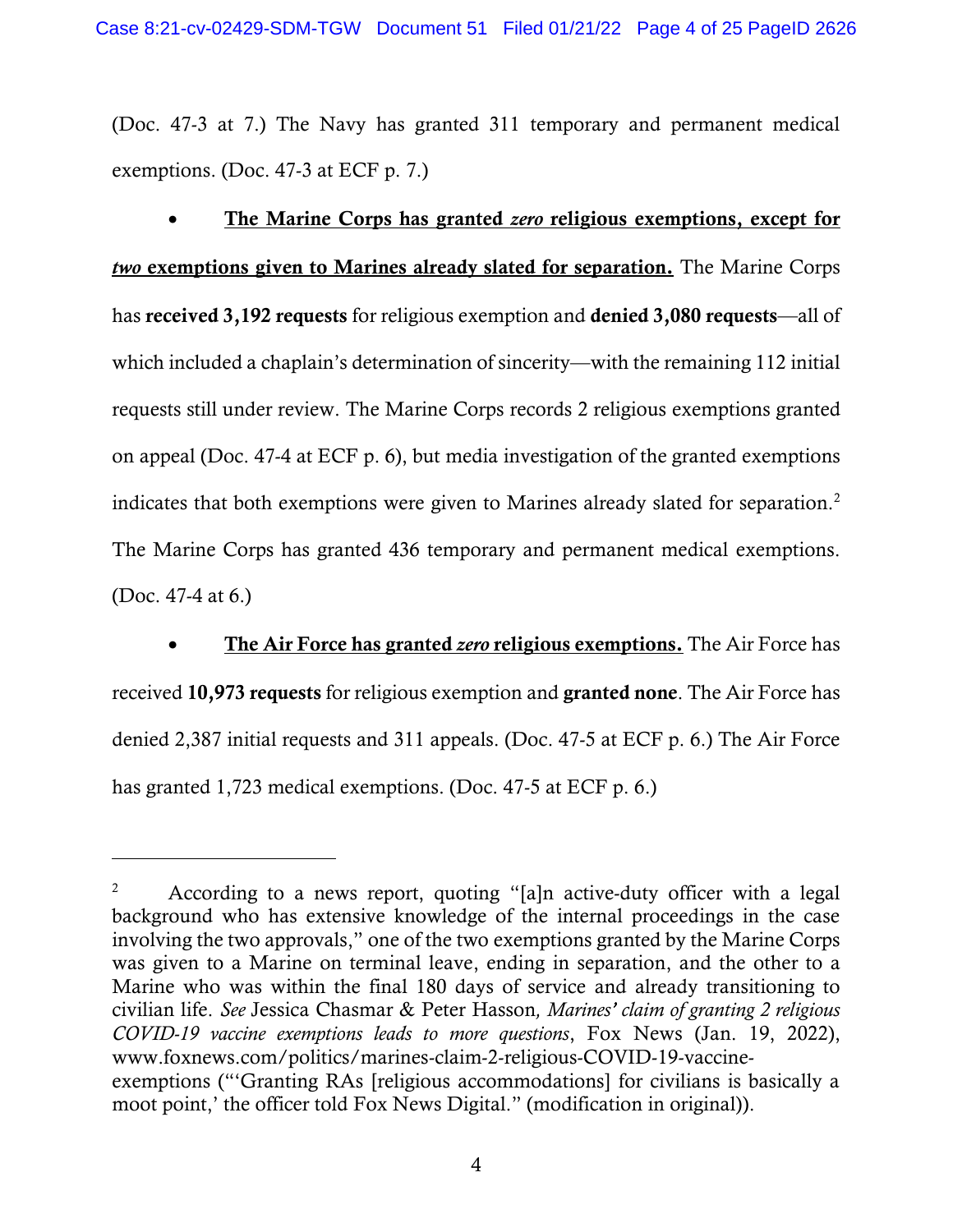• The Coast Guard has granted *zero* religious exemptions. The Coast Guard has received 1,303 requests for religious exemption and granted none. The Coast Guard has denied 226 requests, all of which included a chaplain's determination of sincerity. (Doc. 47-8 at ECF p. 5.) The Coast Guard has granted 6 permanent medical exemptions and an unknown number of temporary medical exemptions. (Doc. 47-8 at ECF p. 5.)

In total, the Armed Services have received 21,243 requests for religious exemption and granted none to save any servicemember from the choice between vaccination against conscience or involuntary separation. The Armed Services have denied 9,073 requests for religious exemption, and have provided no evidence that any denied request involved a determination of insincerity of belief. But the Armed Services have granted more than 5,135 requests for the nonreligious, temporary and permanent medical exemptions (with the number of Coast Guard temporary medical exemptions unknown). As this Court previously observed, "[t]he data provided by the military are distinctly suggestive and certainly not inconsistent with plaintiffs' assertions" (PI Order at 31), and now the data have moved from suggestive to unequivocal that the Armed Forces' vaccine mandate policies

> in reality disguise an unlawful and pervasive policy of the Secretary of Defense and each branch of the armed forces to deny individual consideration of each claim for a religious exemption, to instead "deny them all," and to punish, possibly by discharge, without exemption and without accommodation, those who assert a sincere religious objection and accordingly refuse the vaccine.

(PI Order at 31.)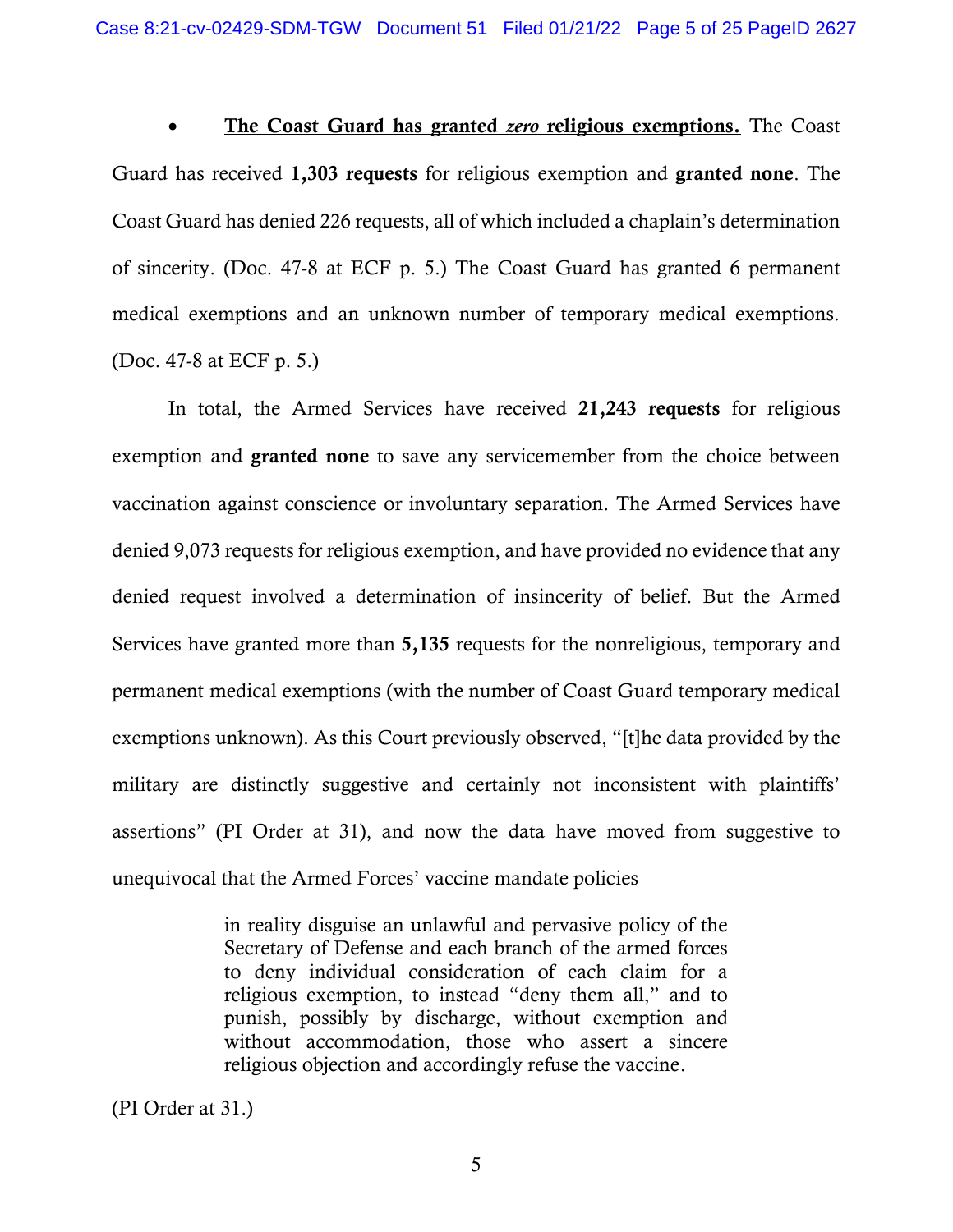"[N]umbers don't lie." *NLRB v. Hartman & Tyner, Inc.*, 714 F.3d 1244, 1250

(11th Cir. 2013). While Defendants claim there exists a process by which military servicemembers may request and receive an accommodation for their sincerely held religious beliefs, the process is pretextual and the accommodation illusory. The preliminary injunction should issue immediately.

## ARGUMENT

#### I. THE PRELIMINARY INJUNCTION SHOULD ISSUE AS FOR SERVICEMEMBER PLAINTIFFS BECAUSE THE COVID-19 VACCINE MANDATE VIOLATES RFRA AND THE FIRST AMENDMENT.

## A. Servicemember Plaintiffs' Claims are Justiciable Now.

Contrary to Defendants' ripeness argument (First Not. 2–3), servicemember

Plaintiffs' claims are justiciable now. In *Navy Seals 1–26*, a case on all fours with this

case, the Northern District of Texas succinctly and correctly disposed of this argument:

[T]he record indicates the denial of each request is predetermined. As a result, Plaintiffs need not wait for the Navy to engage in an empty formality. In addition, whether the vaccine mandate violates Plaintiffs' First Amendment rights is a legal question well suited for the courts, not the Navy's administrative process. The Court finds that exhaustion is futile and will not provide complete relief, and therefore the case is justiciable.

2022 WL 34443, at \*4.<sup>3</sup>

<sup>&</sup>lt;sup>3</sup> Plaintiffs' motion to proceed pseudonymously will be filed within one business day after this filing, giving the Court and Defendants ample time for consideration. (*See* First Not. 3–4.)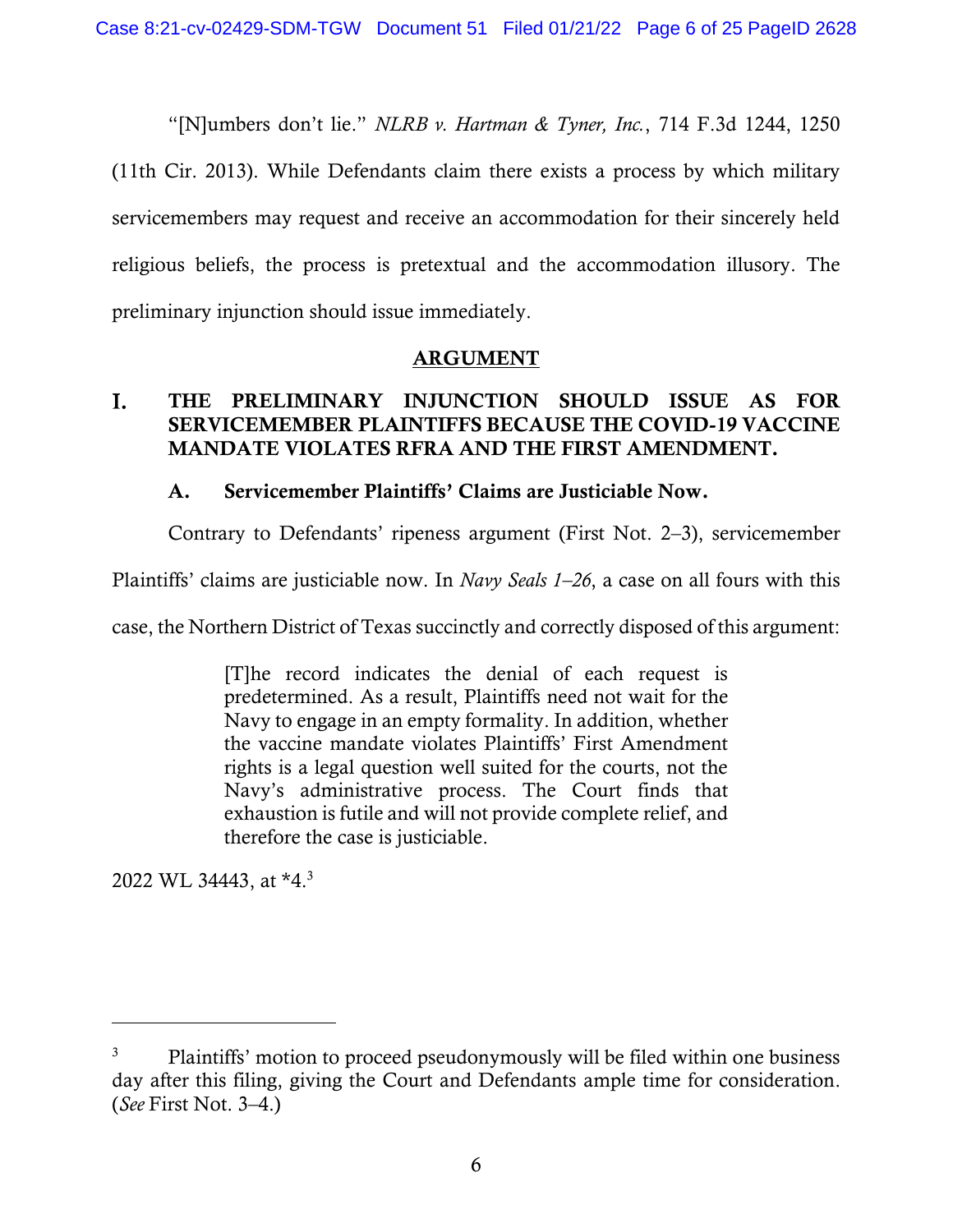#### B. Defendants' Process for Religious Exemption From the Vaccine Mandate for Servicemember Plaintiffs Is a Ruse.

"The Navy provides a religious accommodation process, but by all accounts, *it is theater*." *U.S. Navy Seals 1–26 v. Biden*, No. 4:21-cv-01236-O, 2022 WL 34443, at \*1 (N.D. Tex. Jan. 3, 2022) (hereinafter *Navy Seals 1–26*) (emphasis added) (granting preliminary injunction against Navy's enforcement of Federal COVID-19 Vaccine Mandate). Indeed, the Navy "merely rubber stamps each denial." *Id.* Put simply, a military servicemember's request for a religious exemption are "*denied the moment they begin*." *Id.* at \*5 (emphasis added).

The data prove that the Navy is not alone within the Armed Forces—the entire process is a ruse. The Armed Forces have received 21,243 requests for religious exemption from the vaccine mandate and granted none to save any servicemember from the choice between vaccination against conscience or involuntary separation. The Armed Services have denied 9,073 requests for religious exemption, and have provided no evidence that any denied request involved a determination of insincerity of belief. As is true "[i]n nearly every literary context, phantoms are shrouded in mystery: unseen, hiding, secret and strange." *O'Shea v. Omi Holdings, Inc.*, No. 2:20-cv-01616-KOB, 2021 WL 4290803, at \*1 (N.D. Ala. Sept. 21, 2021). Defendants' phantom religious exemptions are likewise unseen, hiding, secret and strange—in a word, *unavailable*.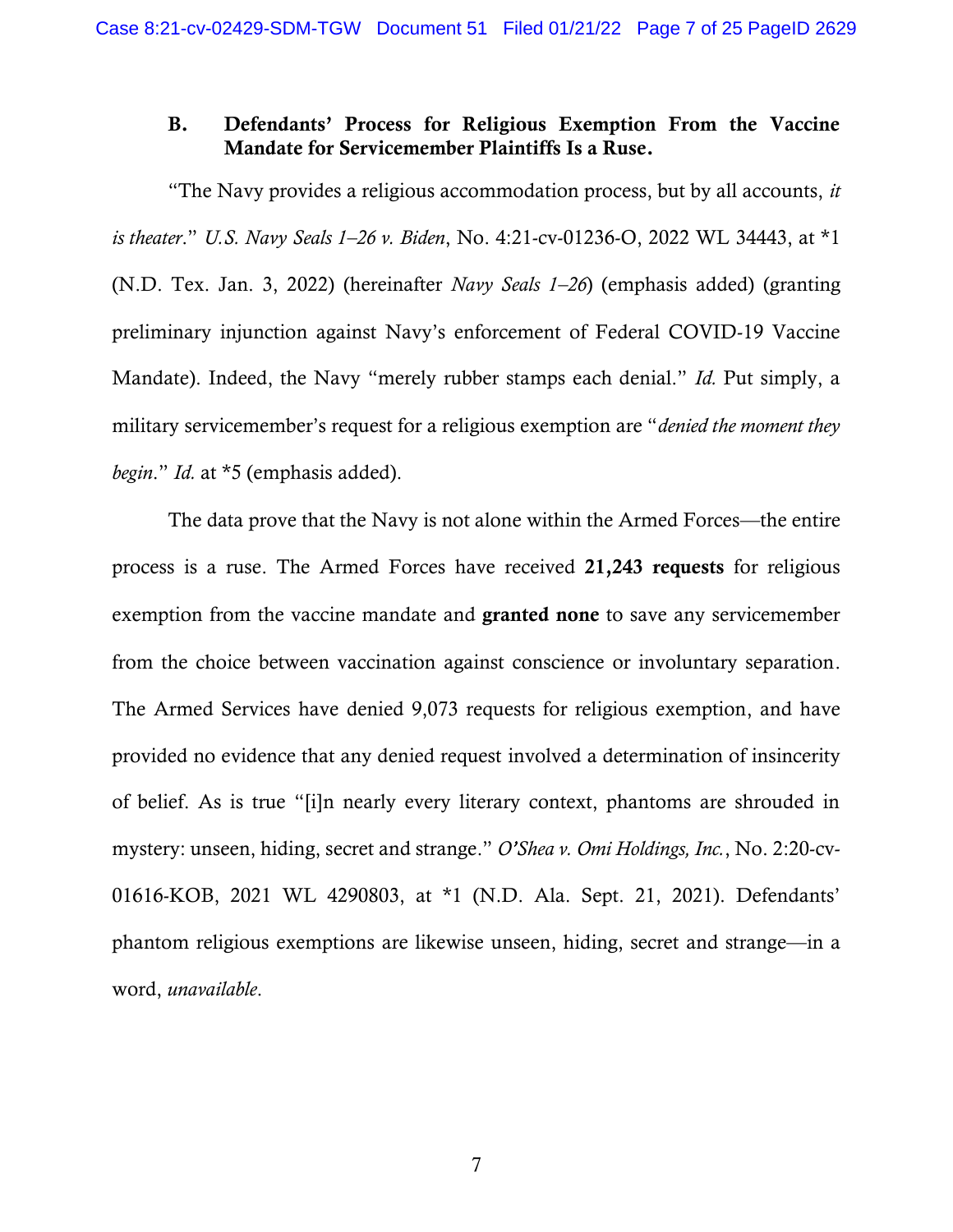# C. The Vaccine Mandate Violates RFRA by Substantially Burdening Servicemember Plaintiffs' Religious Beliefs Without Satisfying Strict Scrutiny.

"Defendants have substantially burdened Plaintiffs' religious beliefs." *Navy Seals 1–26*, 2022 WL 34443, at \*9. As the Northern District of Texas correctly noted, the government impermissibly burdens religious beliefs when it "imposes a choice between one's job and one's religious belief." *Id.* There, as here, "Plaintiffs must decide whether to lose their livelihoods or violate sincerely held religious beliefs. Because they will not compromise these religious beliefs, Plaintiffs have been threatened with separation from the military and other disciplinary action." *Id.* What is true of the Navy is true of all branches. As this Court already noted, failure to accept or receive a COVID-19 vaccine would be a direct violation of an order—regardless of a servicemember's sincerely held religious beliefs—and can result in a disciplinary order, and "defendants' counsel at the hearing could not exclude dishonorable discharge as an available discipline for refusing the vaccine." (PI Order at 29–30.) This substantial burden violates RFRA because it does not satisfy strict scrutiny. (*See* Pt. I.E, *infra*.)

D. The Vaccine Mandate Violates the First Amendment by Singling Out Religious Servicemember Objectors for Especially Harsh Treatment and Treating Religious Exemptions Less Favorably than Nonreligious Exemptions Without Satisfying Strict Scrutiny.

"[G]overnment regulations are not neutral and generally applicable, and therefore trigger strict scrutiny under the Free Exercise Clause, whenever they treat *any* comparable secular activity more favorably than religious exercise." *Tandon v. Newsom*, 141 S. Ct. 1294, 1296 (2021). In fact, "the regulations cannot be viewed as

8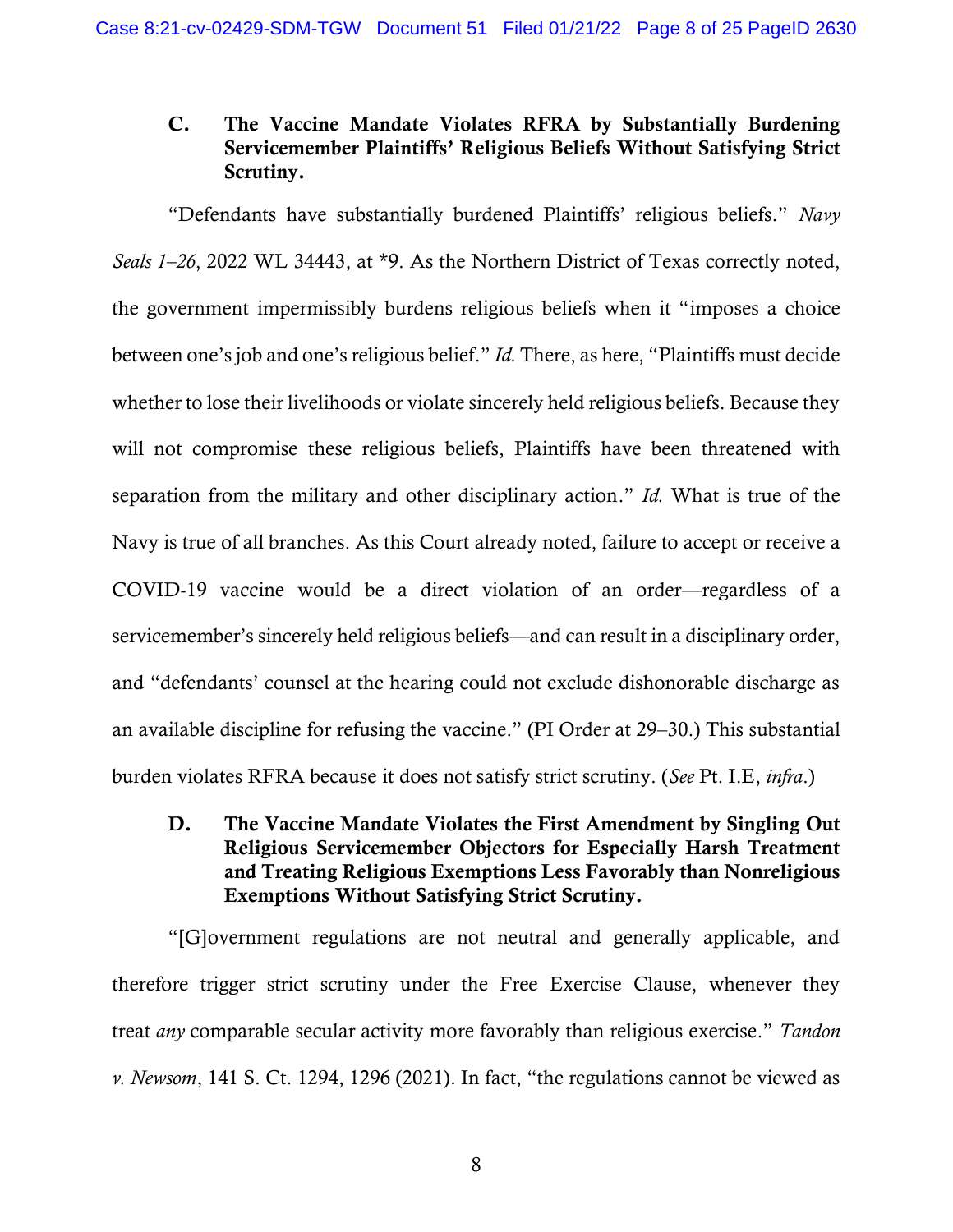neutral because they single out [religion] for especially harsh treatment." *Roman Catholic Diocese of Brooklyn v. Cuomo*, 141 S. Ct. 63, 66 (2020). "When a state so obviously targets religion for differential treatment, our job becomes much clearer." *South Bay United Pentecostal Church v. Newsom*, 141 S. Ct. 716, 717 (Gorsuch, J.).

Defendants' treatment of servicemember Plaintiffs demonstrates they are singling out religious objectors for especially harsh treatment, and are treating religious exemption requests less favorably than nonreligious exemption requests. On a similar record, the Northern District of Texas explained,

> The mandate treats comparable secular activity (e.g., medical exemptions) more favorably than religious activity. First, the Navy has granted *only* secular exemptions—it has never granted a religious exemption from the vaccine. Second, even if the Navy were to grant a religious exemption, that exemption would still receive less favorable treatment than its secular counterparts. Those who receive religious exemptions are medically disqualified. Those who receive medical exemptions are not. But the activity itself forgoing the vaccine—is identical.

*Navy Seals 1–26*, 2022 WL 34443, at \*6.

The record here shows all Armed Forces branches are engaging in the same discrimination. As shown above, having received a total of 21,243 requests for religious exemption from the vaccine mandate, the combined Armed Forces have effectively granted none. Conversely, they have granted at least 5,135 medical exemption requests (with an unknown number granted by the Coast Guard). The Armed Forces have made an impermissible value judgment that nonreligious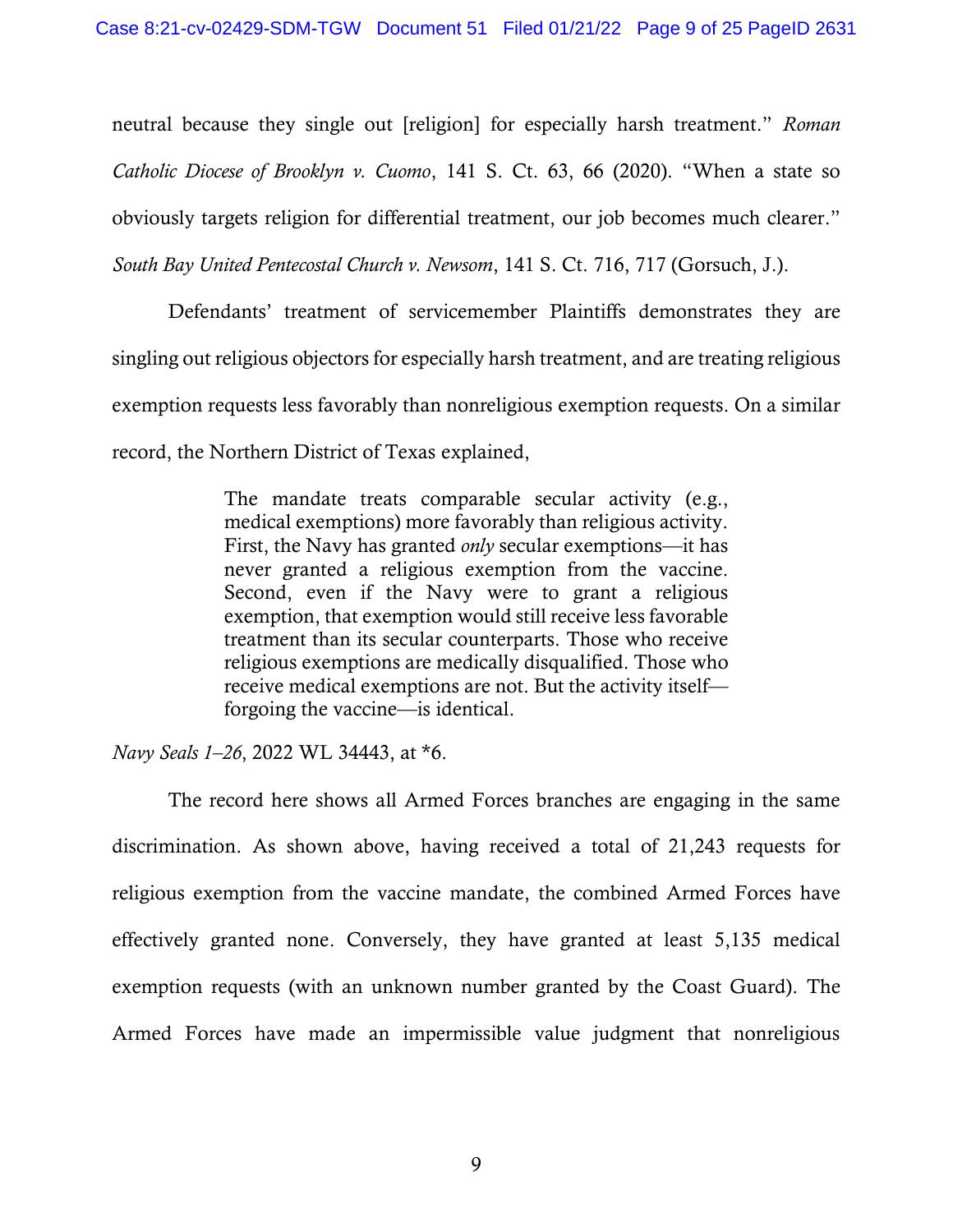exemptions are more worthy or important than religious exemptions. Such value

judgments by the government are unconstitutional if unable to survive strict scrutiny:

[T]he medical exemption raises concern because it indicates that the Department has made a value judgment that secular (i.e., medical) motivations for wearing a beard are important enough to overcome its general interest in uniformity but that religious motivations are not. As discussed above, when the government makes a value judgment in favor of secular motivations, but not religious motivations, the government's actions must survive heightened scrutiny.

*Fraternal Order of Police Newark Lodge No. 12 v. City of Newark*, 170 F.3d 359, 366 (3d Cir.

1999).

E. The Phantom Exemption Policy for Servicemember Plaintiffs Fails Strict Scrutiny.

# 1. The Government Has No Compelling Government Interest in Undifferentiated Denials of Religious Exemptions.

While stemming the spread of disease may be a compelling government interest, "its limits are finite." *Navy Seals 1–26*, 2022 WL 34443, at \*9; *see also Does 1-3 v. Mills*, 142 S. Ct. 17, 20 (Gorsuch, J., dissenting) ("[T]his interest cannot qualify as such forever.") "Courts must look beyond broadly formulated interests, and instead consider the asserted harm of granting specific exemptions to particular religious claimants." *Id.* at \*10 (cleaned up). Defendants "must articulate a compelling interest in vaccinating the . . . religious servicemembers currently before the Court." *Id.*

This Court previously recognized that satisfying RFRA's strict scrutiny requires an individualized assessment of servicemember Plaintiffs' requests for religious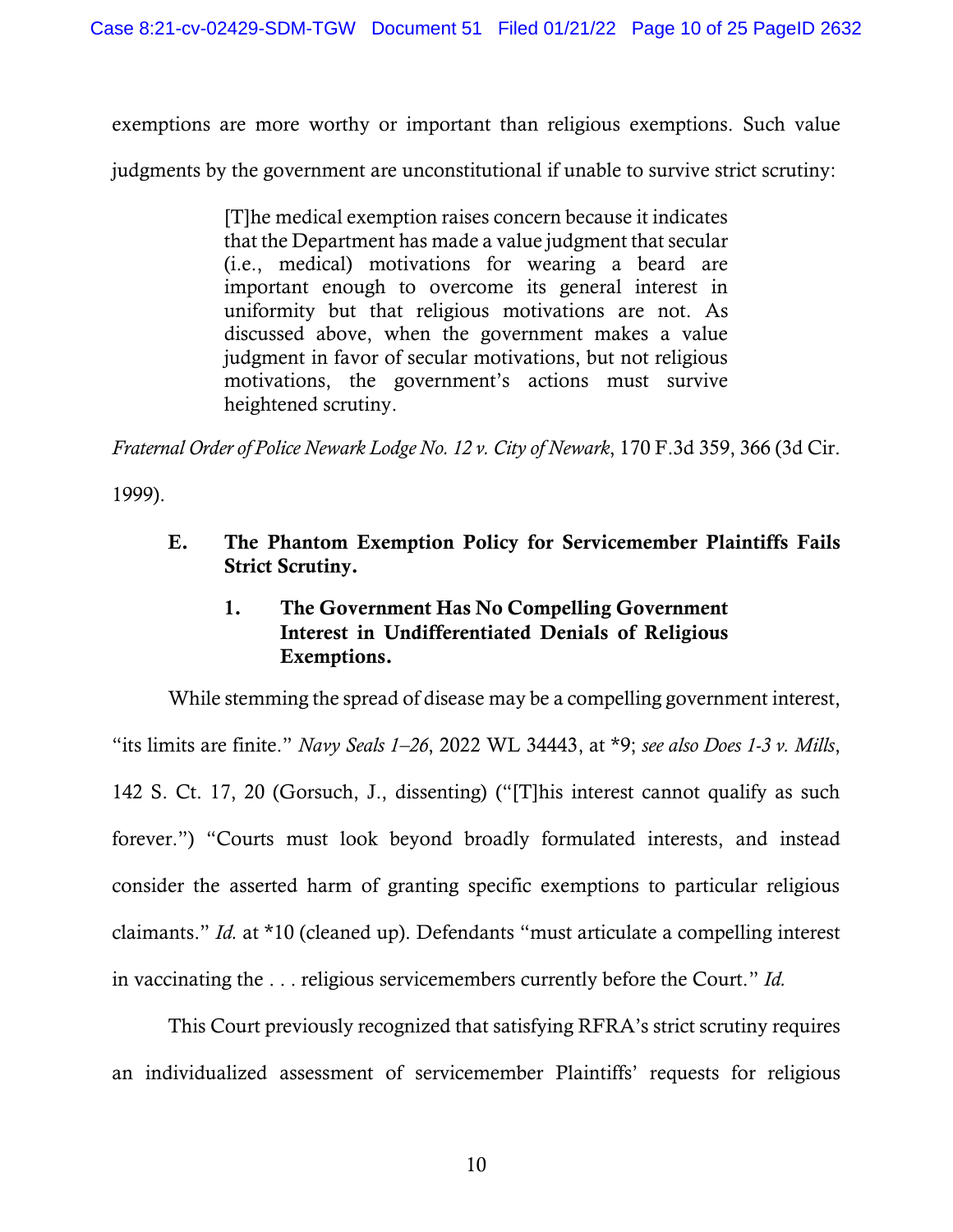exemption. (PI Order at 32–33.) Undifferentiated, across-the-board denials of religious exemptions fail the requisite inquiry and are "therefore unlawful under RFRA." (PI Order at 33.) "Without individualized assessment, the [Armed Forces] cannot demonstrate a compelling interest in vaccinating these particular Plaintiffs." *Navy Seals 1–26*, 2022 WL 34443, at \*10. Moreover, the fact that the Armed Forces provide exemptions for nonreligious reasons undermines their compelling interest in blanket denials of religious exemptions. *See id.* ("[T]he Navy is willing to grant exemptions for nonreligious reasons. . . . As a result, the mandate is underinclusive.") The vaccine mandate "cannot be regarded as protecting an interest of the highest order . . . when it leaves appreciable damage to that supposedly vital interest unprohibited." *Republican Party of Minn. v. White*, 536 U.S. 765, 780 (2002) (cleaned up).

Because the vaccine mandate does not allow for individualized assessments of servicemember Plaintiffs' religious exemption requests, and because it treats nonreligious exemptions more favorably than religious exemptions posing identical risks, "Defendants do not demonstrate a compelling interest to overcome the Plaintiffs' substantial burden." *Navy Seals 1–26*, 2022 WL 34443, at \*11.

#### 2. Universal Denial of Religious Exemptions Is Not the Least Restrictive Means.

"As the Government bears the burden of proof on the ultimate question of [the vaccine mandate's] constitutionality, [Plaintiffs] must be deemed likely to prevail unless the Government has shown that [Plaintiffs'] proposed less restrictive alternatives are less effective than [the mandate]." *Ashcroft v. ACLU*, 542 U.S. 656, 666

11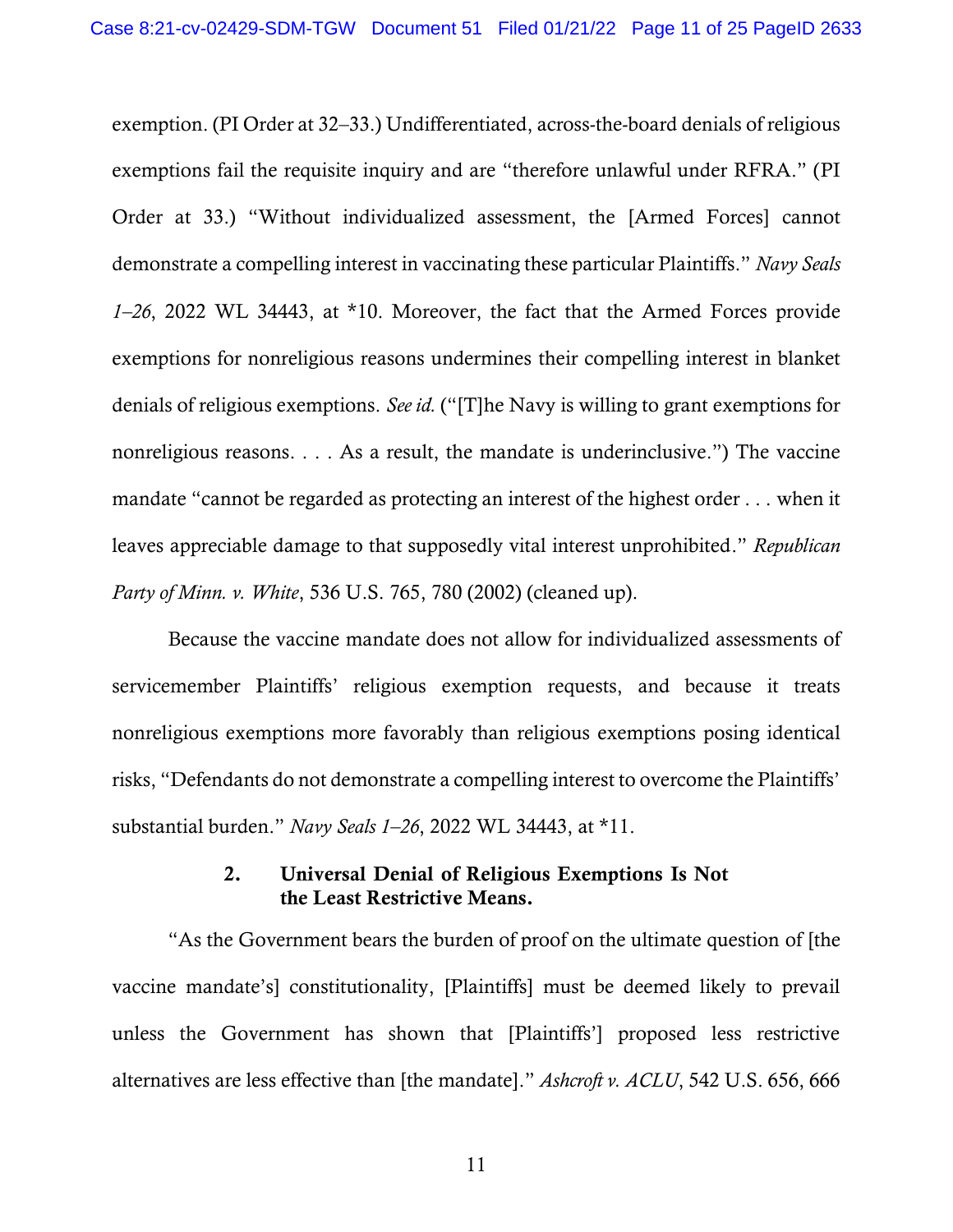(2004). Under this standard, "[n]arrow tailoring requires the government to demonstrate that a policy is the "least restrictive means" of achieving its objective." *Agudath Israel of Am. v. Cuomo*, 983 F.3d 620, 633 (2d Cir. 2020) (quoting *Thomas v. Rev. Bd. Of Ind. Emp. Sec. Div.*, 450 U.S. 707, 718 (1981).

To meet this burden, the government must show it "seriously undertook to address the problem with less intrusive tools readily available to it," meaning that it "considered different methods that other jurisdictions have found effective." *McCullen v. Coakley*, 573 us 464, 494 (2014). And the government must "show either that substantially less-restrictive alternatives were tried and failed, or that the alternatives were closely examined and ruled out for good reason," *Bruni v. City of Pittsburgh*, 824 F.3d 353, 370 (3d Cir. 2016), and that "imposing lesser burdens on religious liberty 'would fail to achieve the government's interests, not simply that the chosen route was easier.'" *Agudath Israel*, 983 F.3d at 633 (quoting *McCullen*, 573 U.S. at 495).

As the Supreme Court said in *Tandon*,

narrow tailoring requires the government to show that measures less restrictive of the First Amendment activity could not address its interest in reducing the spread of COVID. Where the government permits other activities to proceed with precautions, it must show that the religious exercise at issue is more dangerous than those activities even when the same precautions are applied. Otherwise, precautions that suffice for other activities suffice for religious exercise too.

141 S. Ct. at 1296–97.

Here, Defendants cannot satisfy their burden because "restrictions inexplicably applied to one group and exempted from another do little to further [the government's]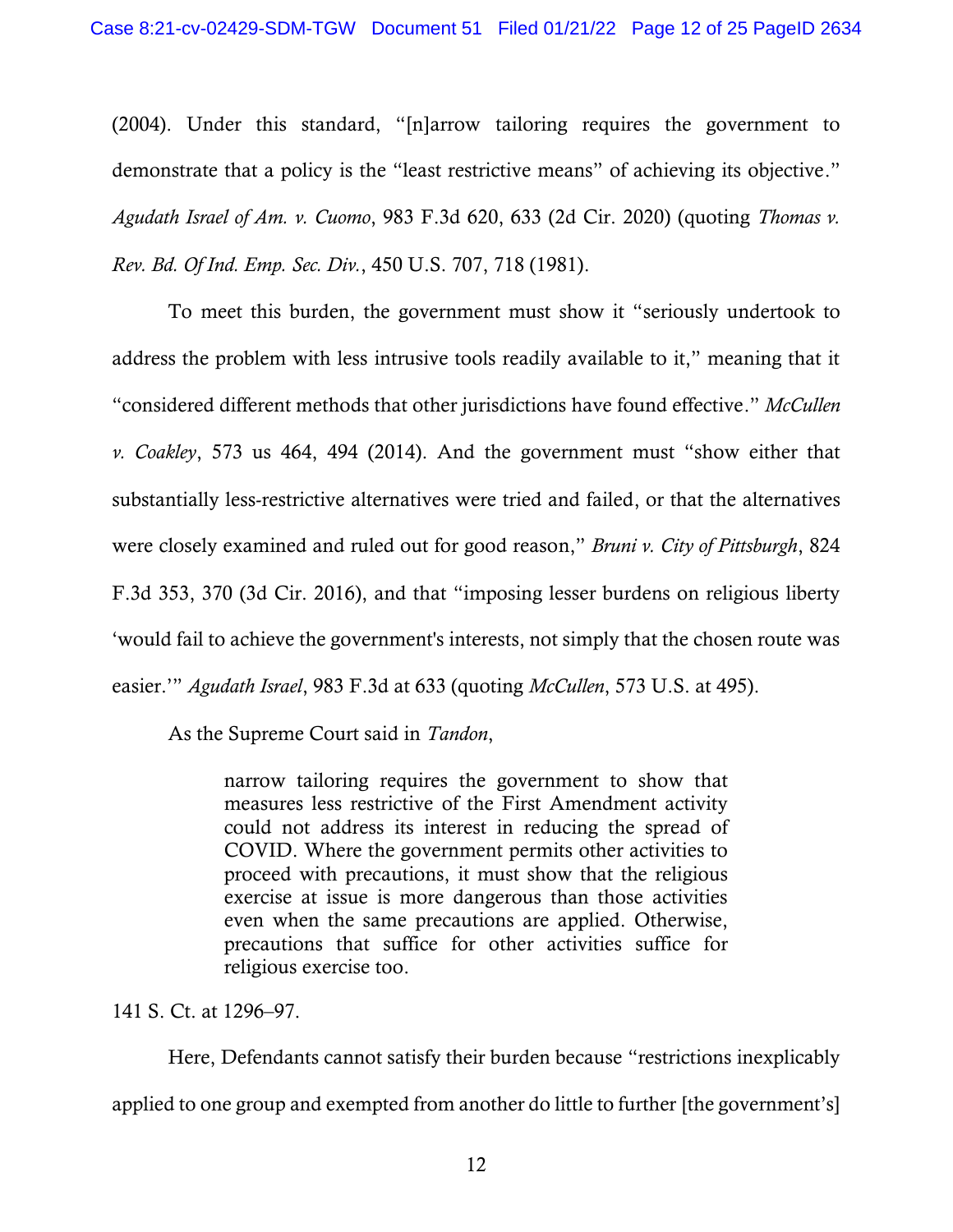goals and do much to burden religious freedom." *Maryville Baptist Church, Inc. v. Beshear*, 957 F.3d 610, 615 (6th Cir. 2020). As shown above, having received a total of 21,243 requests for religious exemption from the vaccine mandate, the combined Armed Forces have effectively granted none. Conversely, they have granted at least 5,135 medical exemption requests (with an unknown number granted by the Coast Guard). The liberal granting of medical exemption requests eviscerates any claim that universal denial of religious exemption requests is the least restrictive means of achieving any compelling government interest. The preliminary injunction should issue immediately.

#### II. THE PRELIMINARY INJUNCTION SHOULD ISSUE AS FOR CIVILIAN FEDERAL EMPLOYEES BECAUSE IT VIOLATES THE FIRST AMENDMENT AND RFRA.

The vaccine mandate on civilian federal employees substantially burdens their religious beliefs, and is therefore subject to strict scrutiny under RFRA. (*See* Pt. I.C, *supra*.) Moreover, the vaccine mandate policy creates a system of individualized exemptions, permitting the government to consider the particular reasons for an individual's refusal of a COVID-19 vaccine, and is therefore not generally applicable. *See Fulton v. City of Philadelphia*, 141 S. Ct. 1868, 1877 (2021). ("A law is not generally applicable if it 'invites the government to consider the particular reasons for a person's conduct by providing 'mechanism for individualized exemptions." (quoting *Emp't Div. v. Smith*, 494 U.S. 872, 884 (1990))). Such a burden on religious exercise that is not generally applicable is subject to strict scrutiny under the First Amendment. (PI Order at 16 (noting *Smith* distinguishes a generally applicable policy from "a circumstance in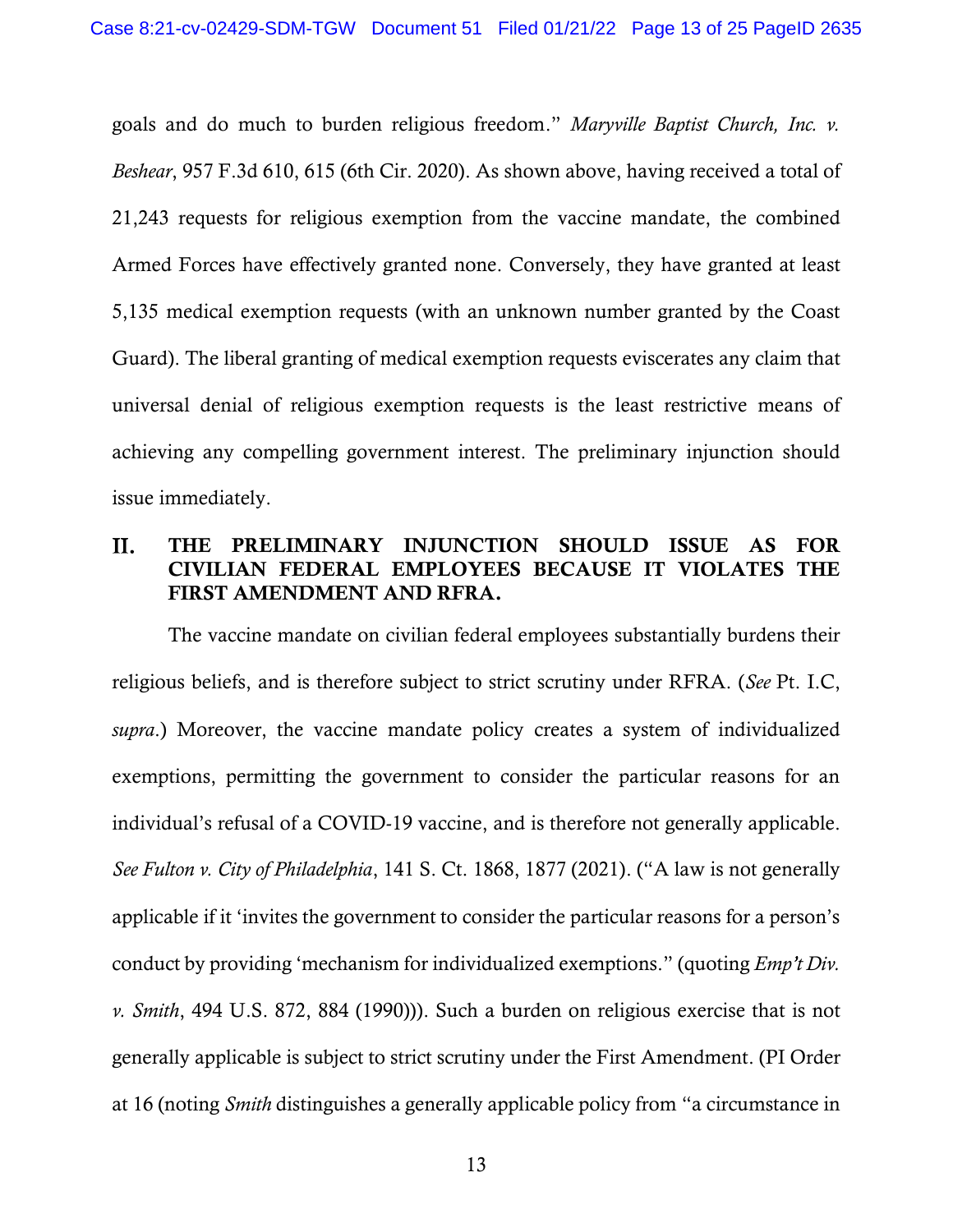which the state has in place a system of individual exemptions, in which case the state may not refuse to extend that system to cases of religious hardship without compelling reason." (cleaned up) (quoting *Smith*, 494 U.S. at 884)).)

First, the fact that the vaccine mandate purports to offer federal employees a mechanism for requesting and receiving religious and exemptions demonstrates that the mandate requires individualized consideration of employees' requests. *See Navy Seals 1-26*, 2022 WL 34443, at \*11 ("[B]y accepting individual applications for exemptions, the law invites an individualized assessment of the reasons why [an individual] is not vaccinated.").) This fact alone renders the policy not generally applicable.

Second, the vaccine mandate exempts entire departments of the federal government from its requirements. (*See* Doc. 2 at 20.) The United States Postal Service and the Internal Revenue Service are entirely exempt from the same vaccine mandate imposed on federal employee Plaintiffs. (*Id.*) These blanket exemptions for federal employees of favored governmental units also prove a system of individualized exemptions treating some "comparable secular activity more favorably than religious exercise." *Tandon*, 141 S. Ct. at 1296. Federal employees unvaccinated for nonreligious reasons (i.e., working for the IRS) are treated better than employees unvaccinated for religious reasons.

Defendants' policy of individualized exemptions and unequal treatment demonstrates that the vaccine mandate is not neutral and generally applicable as to

14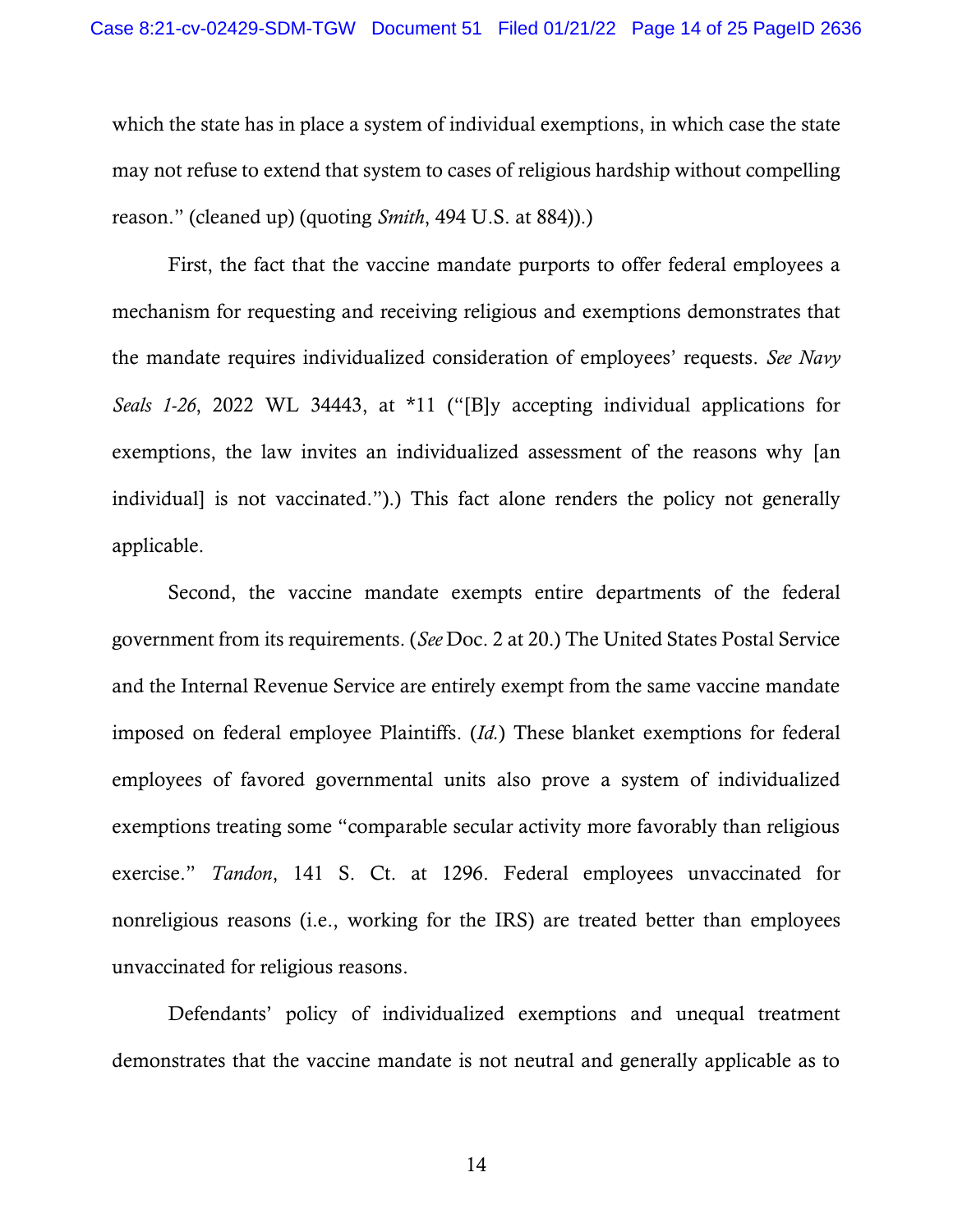federal employee Plaintiffs. The mandate is therefore subject to strict scrutiny on their

RFRA and First Amendment challenges, which it cannot survive. (*See* Pt. I.E, *supra*.)

- Ш. THE PRELIMINARY INJUNCTION SHOULD ISSUE AS FOR CIVIILIAN FEDERAL EMPLOYEE PLAINTIFFS AND FEDERAL CIVILIAN CONTRACTOR EMPLOYER BECAUSE THE EXECUTIVE BRANCH LACKS AUTHORITY TO IMPOSE THE COVID-19 VACCINE MANDATE ON FEDERAL EMPLOYEES OR CONTRACTORS AND ISSUED THE MANDATE IN VIOLATION OF THE ADMINISTRATIVE PROCEDURES ACT.
	- A. The Executive Branch Lacks the Authority to Impose the COVID-19 Vaccine Mandate on Federal Employees and Contractors.

As this Court has already held,

Because the record in this action presents only a threadbare and conclusory rationalization that is incommensurate with the boundless expansiveness of the executive order's application, with the invasiveness of the executive order's requirement, and with the intrusion of the executive order into a state prerogative with which even Congress likely cannot interfere, I join Judges Van Tatenhove, Baker, and Noce in *Kentucky*, *Georgia*, and *Missouri* in concluding that Executive Order 14042 almost certainly exceeds the President's authority under FPASA.

*State of Florida v. Nelson*, No. 8:21-cv-2524-SDM-TGW, 2021 WL 6108948, at \*11

(M.D. Fla. Dec. 22, 2021) (Merryday, J.)

The Sixth Circuit, too, has held that the President and the agencies to whom he

purportedly delegated authority for the vaccine mandate lacked authority to issue such

a mandate on federal contractors. *See Kentucky v. Biden*, No. 21-6147, 2022 WL 43178

(6th Cir. Jan. 5, 2022). Indeed, "if the President can order medical interventions in the

name of reducing absenteeism, what is the logical stopping point of that power?" *Id.* 

at \*15. The vaccine mandate on federal contractors "requires vaccination everywhere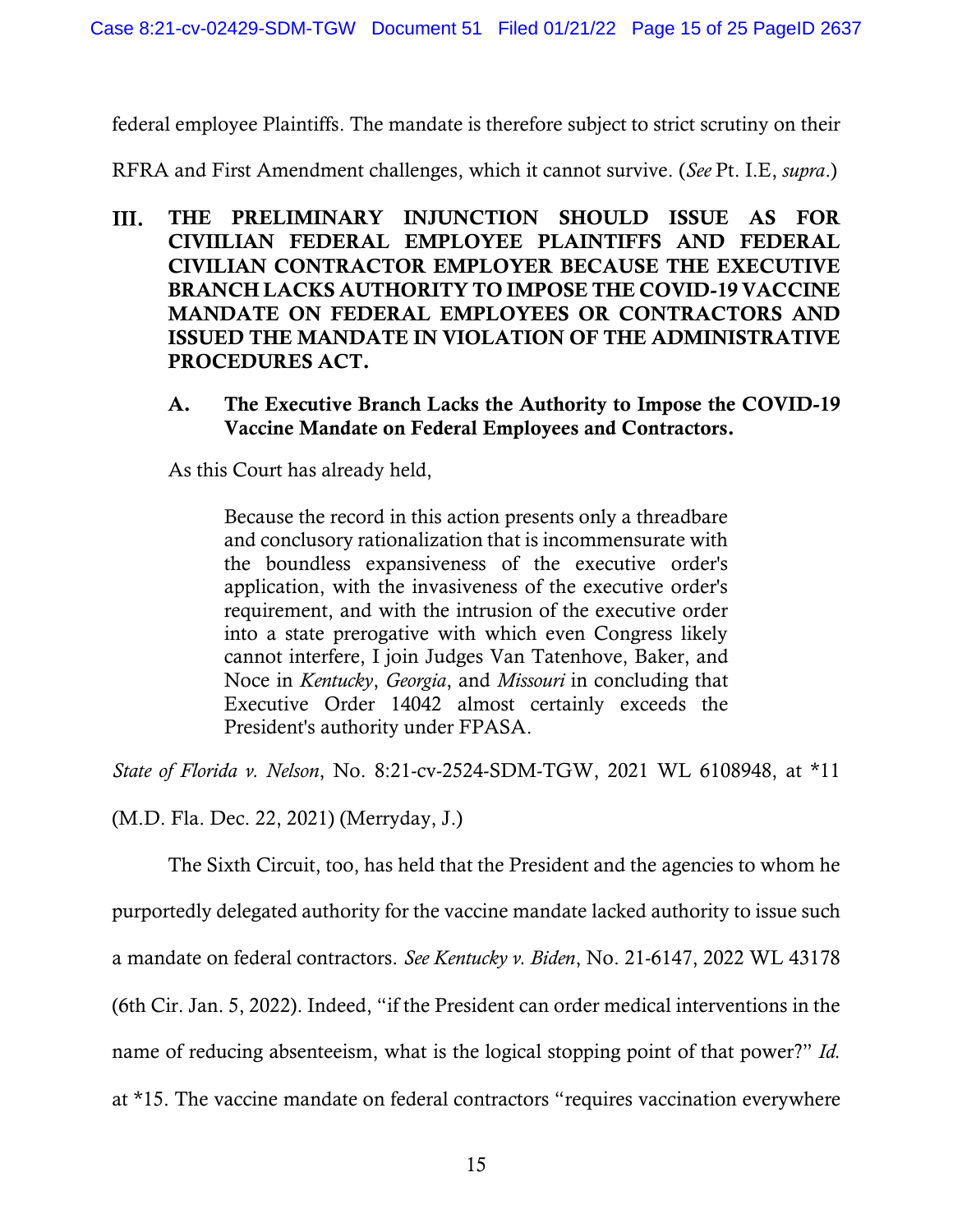and all the time. It is not 'anchored' to the statutory text, nor is it even 'anchored' to the work of federal contractors." *Id.* "We thus conclude that the federal government is unlikely to prevail on its argument that the Property Act authorizes imposition of the contractor mandate." *Id.* at 16.

There is no Executive Branch power to impose a vaccine mandate on every federal contractor, in every state, at all times, and for all places. The United States Code contains no grant of power this immensely broad. If the government could impose such a mandate on Plaintiff FEDERAL CIVILIAN CONTRACTOR EMPLOYER and other federal contractors, would federal law somehow "confer a *de facto* police power upon the President to dictate the terms and conditions of one-fifth of our workforce's lives?" *Id.* at \*15. Certainly not. There is no authority to issue or enforce the vaccine mandate on federal contractors, and the preliminary injunction should issue as for Plaintiff FEDERAL CIVILIAN CONTRACTOR EMPLOYER immediately.

Nor is there any Executive Branch power to impose a vaccine mandate on all civilian federal employees. *Today*, the Southern District of Texas issued a nationwide preliminary injunction against the COVID-19 Vaccine Mandate as for civilian federal employees. *See Feds for Med. Freedom v. Biden*, Mem. Op. and Order, No. 3:21-cv-356, Doc. 36 (S.D. Tex. Jan. 21, 2022) (attached hereto as Exhibit A.) The court held that the President's Executive Order 14043, imposing the Federal COVID-19 Vaccine Mandate on all federal employees, "amounts to a presidential mandate that all federal employees consent to vaccination against COVID-19 or lose their jobs," but that "the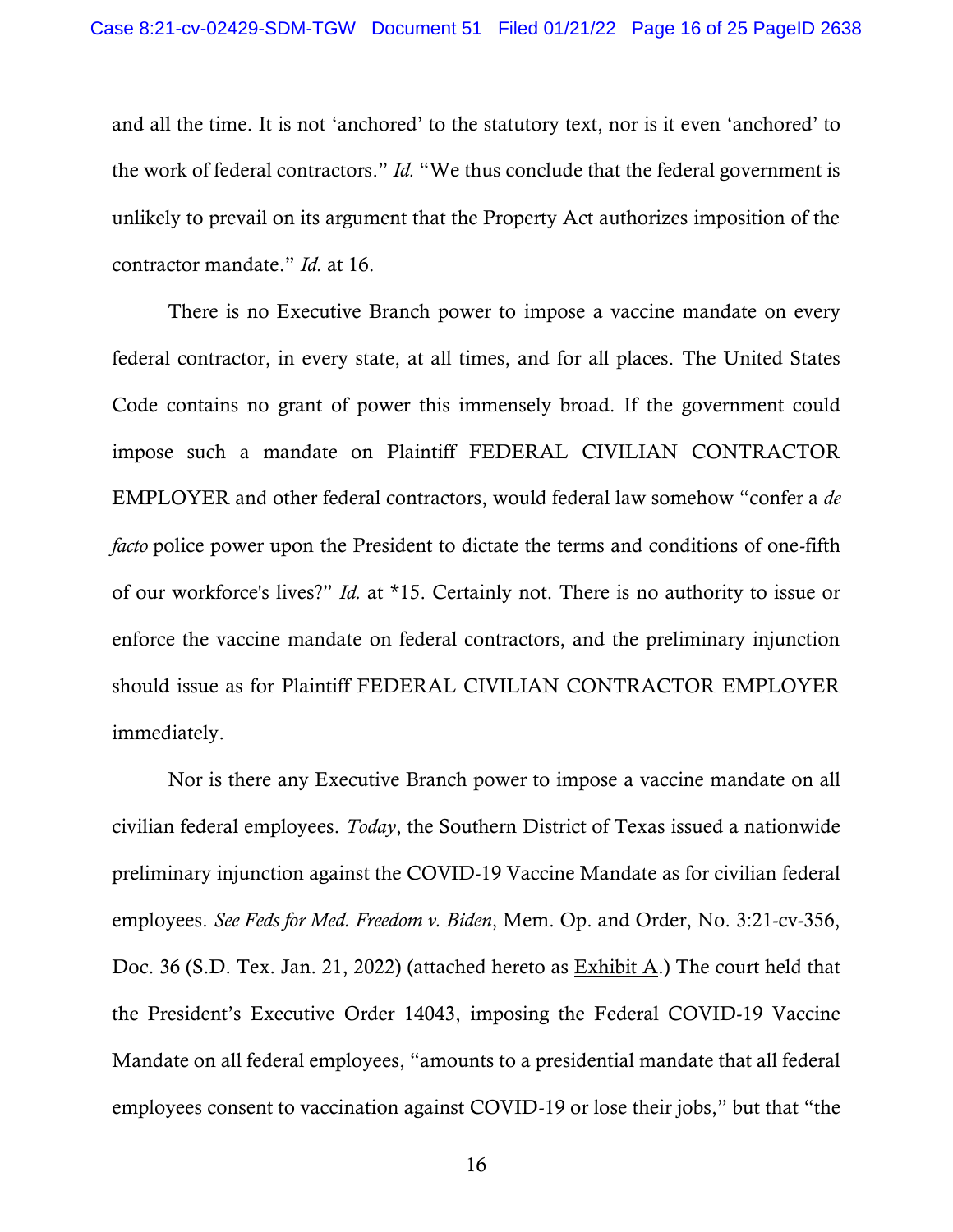President's authority is not that broad." *Feds for Med. Freedom* at 1. The court noted that the question was "whether the President can, with the stroke of a pen and without the input of Congress, require millions of federal employees to undergo a medical procedure as a condition of their employment," and that, "under the current state of the law as just recently expressed by the Supreme Court, [that] is a bridge too far." *Id.* at 2. The court provided a simple reason: "the Supreme Court has expressly held that a COVID-19 vaccine mandate is not an employment regulation. And that means the President was without statutory authority to issue the federal-worker mandate." *Id.* at 15. The concluded, as this Court should too, that "[t]he government has offered no answer—no limiting principle to the reach of the power they insist the President enjoys. For its part, this court will say only this: however extensive that power is, the federal-worker mandate exceeds it." *Id.* at 16.

## B. The COVID-19 Vaccine Mandate as to Federal Contractors Violates the Administrative Procedures Act Because It Exceeds the Executive Branch's Statutory Jurisdiction.

Under the Administrative Procedures Act, 5 U.S.C. § 706, "[t]he reviewing court shall . . . hold unlawful and set aside agency action, findings, and conclusions found to be . . . in excess of statutory jurisdiction, authority, or limitations." 5 U.S.C. § 706(2)(C). The COVID-19 Vaccine Mandate, as to civilian federal contractors, is unlawful, not in accordance with law, and in excess of the government's authority because it was issued by the Office of Management and Budget, which has no authority to issue such a mandate. Moreover, as to federal contractors, the Vaccine Mandate is unlawful, not in accordance with law, and in excess of the government's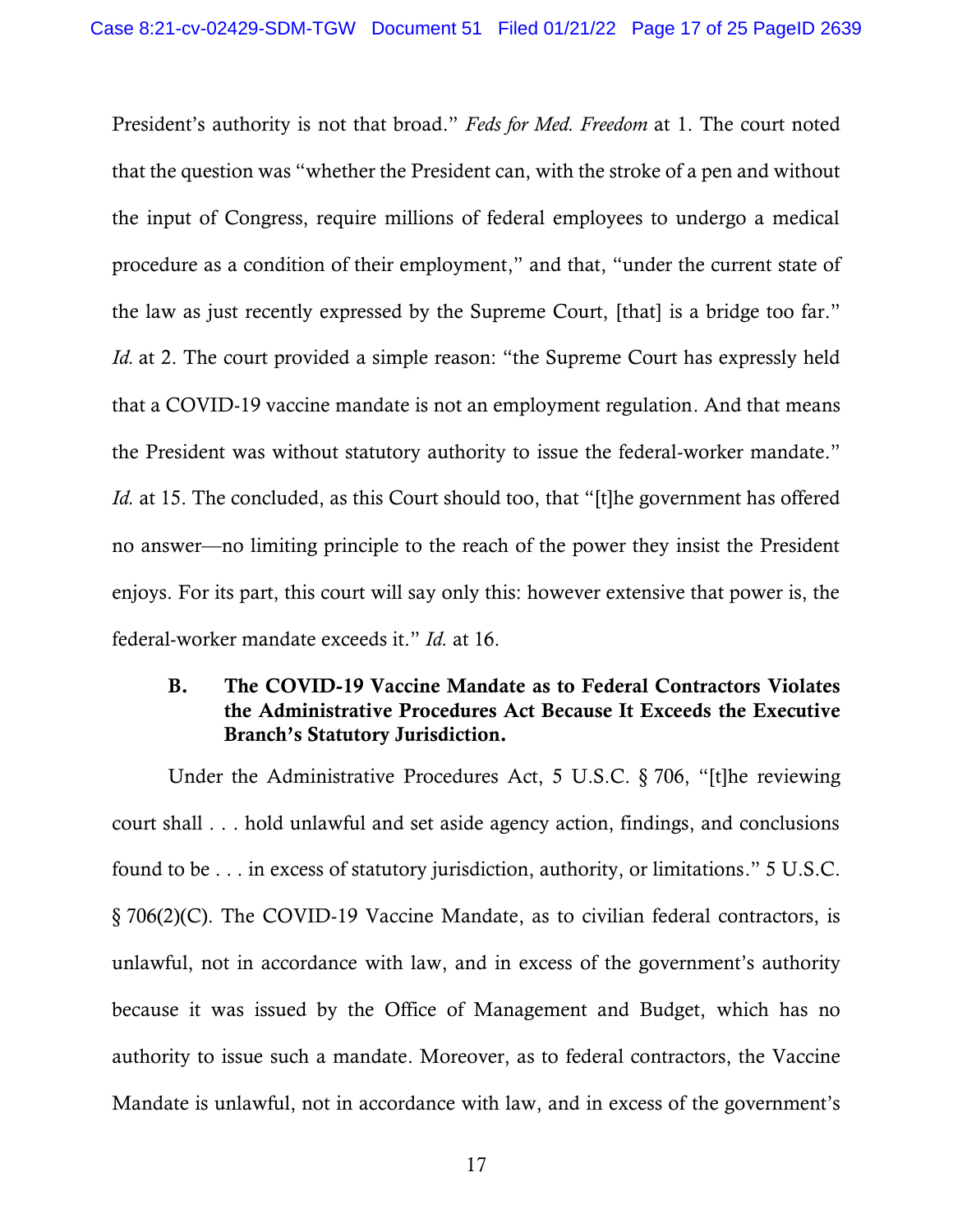authority because it represents an unlawful attempt by the President to delegate authority to issue regulations under 41 U.S.C. § 1303 when he possesses no authority to issue such regulations himself.

Furthermore, as to federal contractors, the is unlawful, not in accordance with law, and in excess of Defendants' authority because it was issued at the direction of the President, not Congress, and "invokes the outer limits of Congress' power." *Solid Waste Agency of N. Cook Cnty. v. U.S. Army Corps of Eng'rs*, 531 U.S. 159, 172 (2001). The Court must "expect a clear indication that Congress intended" the OMB to possess such authority, *id.*, but no such clear indication of Congressional intent has been given, and no such indication could have been given because Congress lacks the authority to impose a mandate itself, much less delegate to an executive agency the authority to impose such a mandate. Congress did not authorize executive agencies, by virtue of their authority to enter procurement contracts with private companies, to concomitantly possess the right to mandate, direct, or otherwise require contractors or their employees to submit to mandates imposed by the executive agency. Congress did not give the OMB, and the President does not otherwise possess—by Constitution, statute, or otherwise—the right to impose a COVID-19 vaccine mandate on all entities contracting with the federal government.

Congress, itself, does not have the authority under the Constitution to issue a COVID-19 vaccine mandate on all federal employees. At best, Congress would have to rely on the Commerce Clause to issue such a mandate itself, but Congress's authority to impose a COVID-19 vaccine mandate under the Commerce Clause is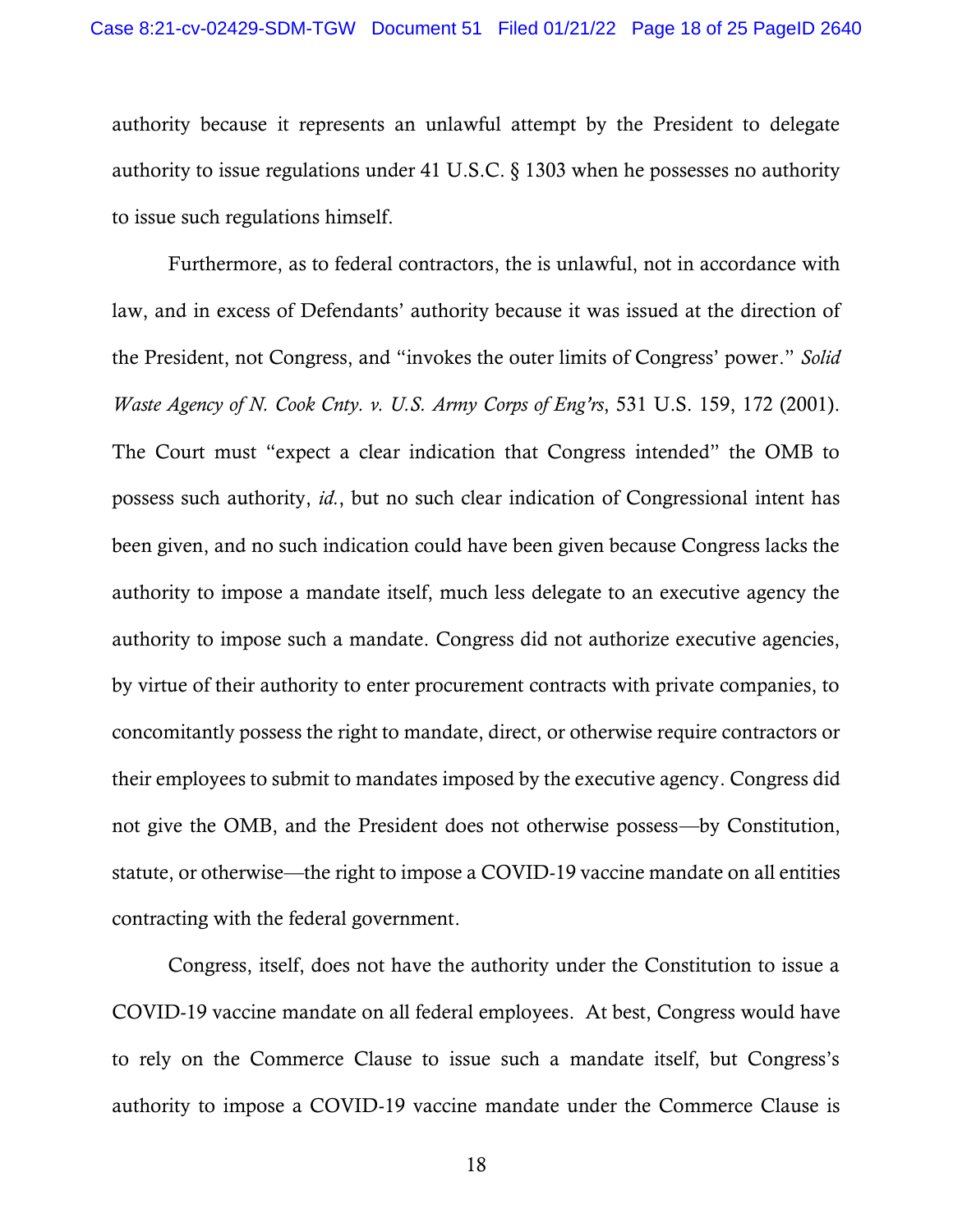utterly lacking because "a person's choice to remain unvaccinated and forego regular testing is noneconomic activity," and "while the Commerce Clause power may be expansive . . . it does not grant Congress the power to regulate noneconomic inactivity traditionally within the States' police power." *BST Holdings, L.L.C. v. OSHA*, 17 F.4th 604, 617 (5th Cir. 2021). Because Congress lacks the authority under the Constitution to do so, it could not have delegated to or otherwise given the OMB the authority to impose a COVID-19 Vaccine Mandate on all entities contracting with the federal government.

# C. The COVID-19 Vaccine Mandate Violates the Administrative Procedures Act Because It Is Contrary to the Constitutional Rights of Federal Employees and Federal Contractors.

Under the Administrative Procedures Act, 5 U.S.C. § 706, "[t]he reviewing court shall . . . hold unlawful and set aside agency action, findings, and conclusions found to be . . . contrary to constitutional right, power, privilege, or immunity." 5 U.S.C. § 706(2)(B). In addition to being in excess of the statutory jurisdiction afforded to the OMB, the Federal COVID-19 Vaccine Mandate is unlawful under the APA because it is contrary to a constitutional right, power, privilege, or immunity. As shown above (*see* Pt. II, *supra*), the Federal COVID-19 Vaccine Mandate and the corresponding refusals to review, consider, or grant religious exemptions and accommodations from the mandate are neither neutral nor generally applicable and cannot survive strict scrutiny, and are therefore contrary to the First Amendment rights of federal employees and federal contractors.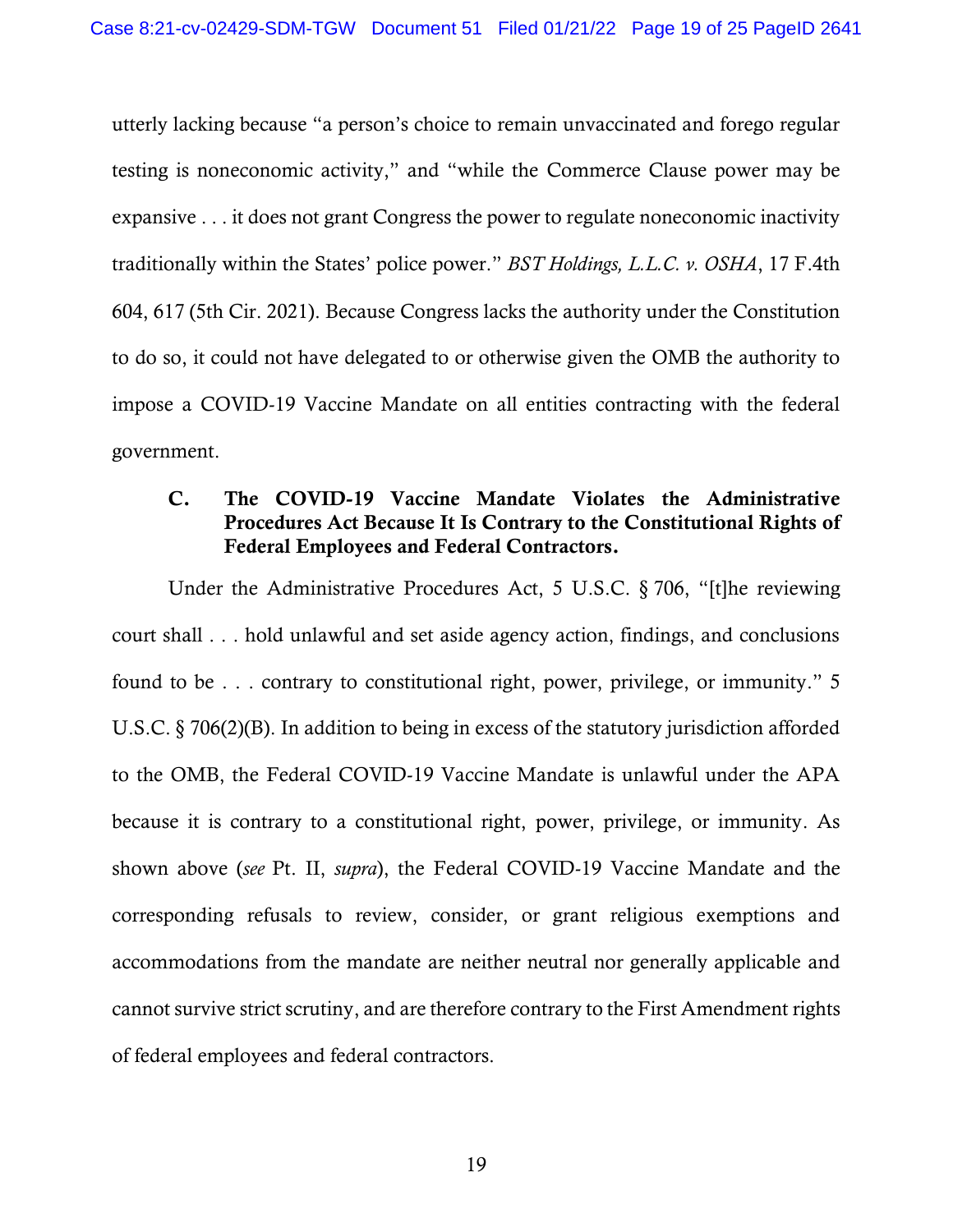## D. The COVID-19 Vaccine Mandate Violates the Administrative Procedures Act Because It Is Arbitrary and Capricious.

Under the Administrative Procedures Act, 5 U.S.C. § 706, "[t]he reviewing court shall . . . hold unlawful and set aside agency action, findings, and conclusions found to be . . . arbitrary, capricious, an abuse of discretion, or otherwise not in accordance with law." 5 U.S.C. §706(2)(A). An agency action is arbitrary and capricious where—as here—it fails to "examine the relevant data and articulate a satisfactory explanation for its action including a "rational connection between the facts found and the choice made." *Motor Vehicle Mfrs. Ass'n of U.S. v. State Farm Mutual Auto Ins. Co.*, 463 U.S. 29, 43 (1983) (cleaned up). "If the administrative action is to be tested by the basis upon which it purports to rest, that basis must be set forth with such clarity as to be understandable." *SEC v. Chenery Corp.*, 332 U.S. 194, 196 (1947), and "[i]t will not do for a court to be compelled to guess at the theory underlying the agency's action." *Id.* at 196–97. The Court also cannot "be expected to chisel that which must be precise from what the agency has left vague and indecisive." *Id.* at 197.

"The agency must make findings that support its decision, and those findings must be supported by substantial evidence." *Burlington Truck Lines, Inc. v. United States*, 371 U.S. 156, 168 (1962). "The reviewing court should not attempt itself to make up for such deficiencies: [It] may not supply a reasoned basis for the agency's action that the agency itself has not given." *Motor Vechicle Mfrs. Ass'n*, 463 U.S. at 43 (cleaned up). The COVID-19 Vaccine Mandate is arbitrary and capricious under the APA because it fails to reflect the required reasoned decisionmaking.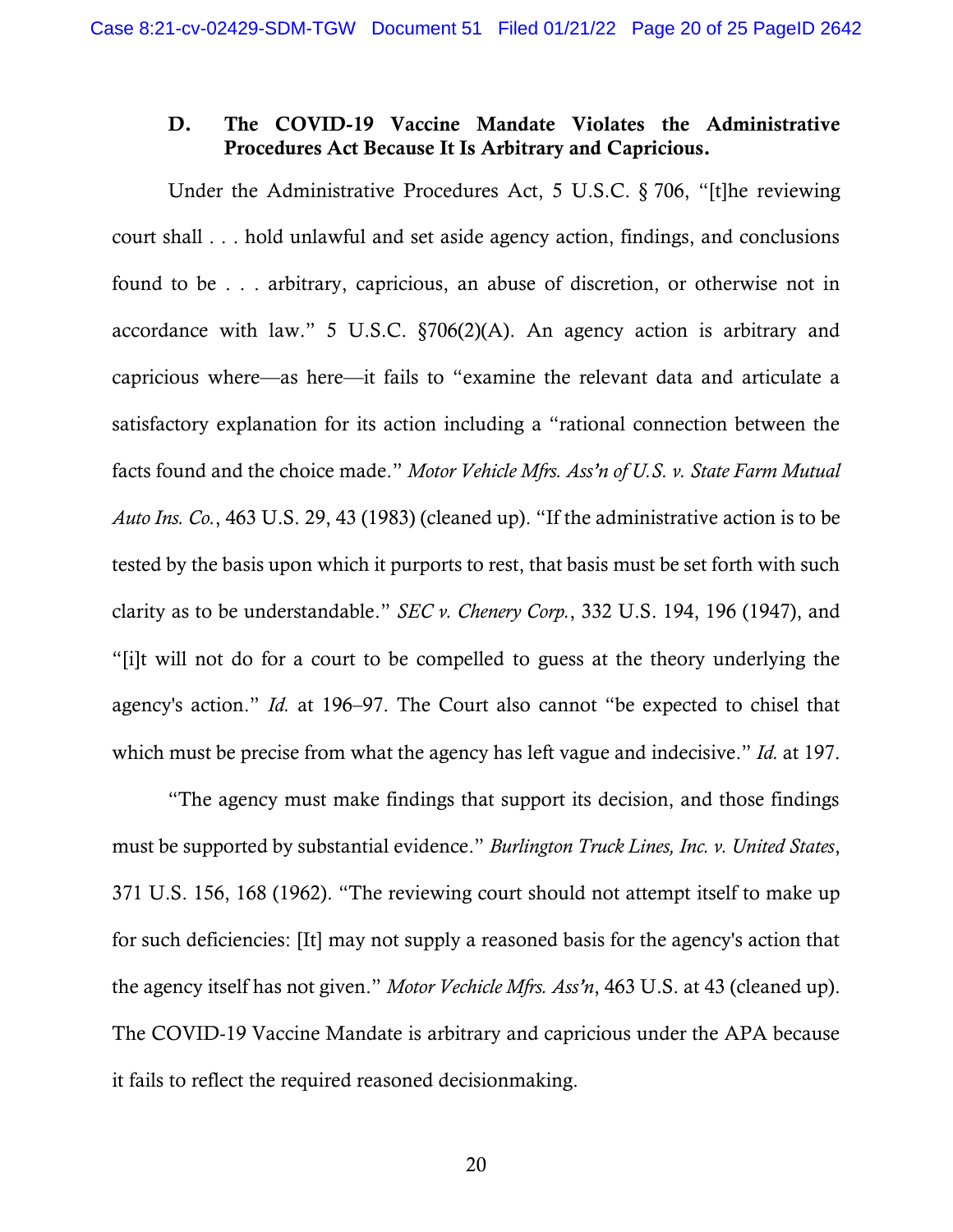The Federal COVID-19 Vaccine Mandate for civilian federal contractors issued at the direction of the President—contains no reasons or rationale whatsoever. It contains no examination of the relevant data or any connection of that data to the stated rationale, nor is supported by compelling or substantial evidence. The Mandate, as to federal contractors, states only that it will "improve economy and efficiency by reducing absenteeism and decreasing labor costs for contractors and subcontractors working on or in connection with a Federal Government contract." 86 Fed. Reg. 53,691, 53,692 (Sept. 28, 2021). It makes no supported findings, fails to provide evidence for its findings, and impermissibly relies upon the Court to chisel precision out of its arbitrary and capricious—indeed, unstated—rationale.

#### IV. PLAINTIFFS ARE SUFFERING IRREPRABLE HARM.

As the Supreme Court has recently affirmed, "[t]here can be no question that the challenged restrictions, if enforced, will cause irreparable harm. 'The loss of First Amendment freedoms, for even minimal periods of time, unquestionably constitutes irreparable injury.'" *Roman Catholic Diocese of Brooklyn v. Cuomo*, 141 S. Ct. 63, 67 (2020) (quoting *Elrod v. Burns*, 427 U.S. 347, 373 (1976)). Here, because of Defendants' refusals to grant religious exemptions to the Vaccine Mandate, Plaintiffs face the unconscionable choice of violating their sincerely held religious beliefs or facing lifealtering discharge from the military or termination of their federal employment or contracts. While such losses are not typically irreparable harm, they are in this case because they "are inextricably intertwined with Plaintiffs' loss of constitutional rights." *See Navy Seals 1-26*, 2022 WL 34443, at \*13. "The crisis of conscience imposed by the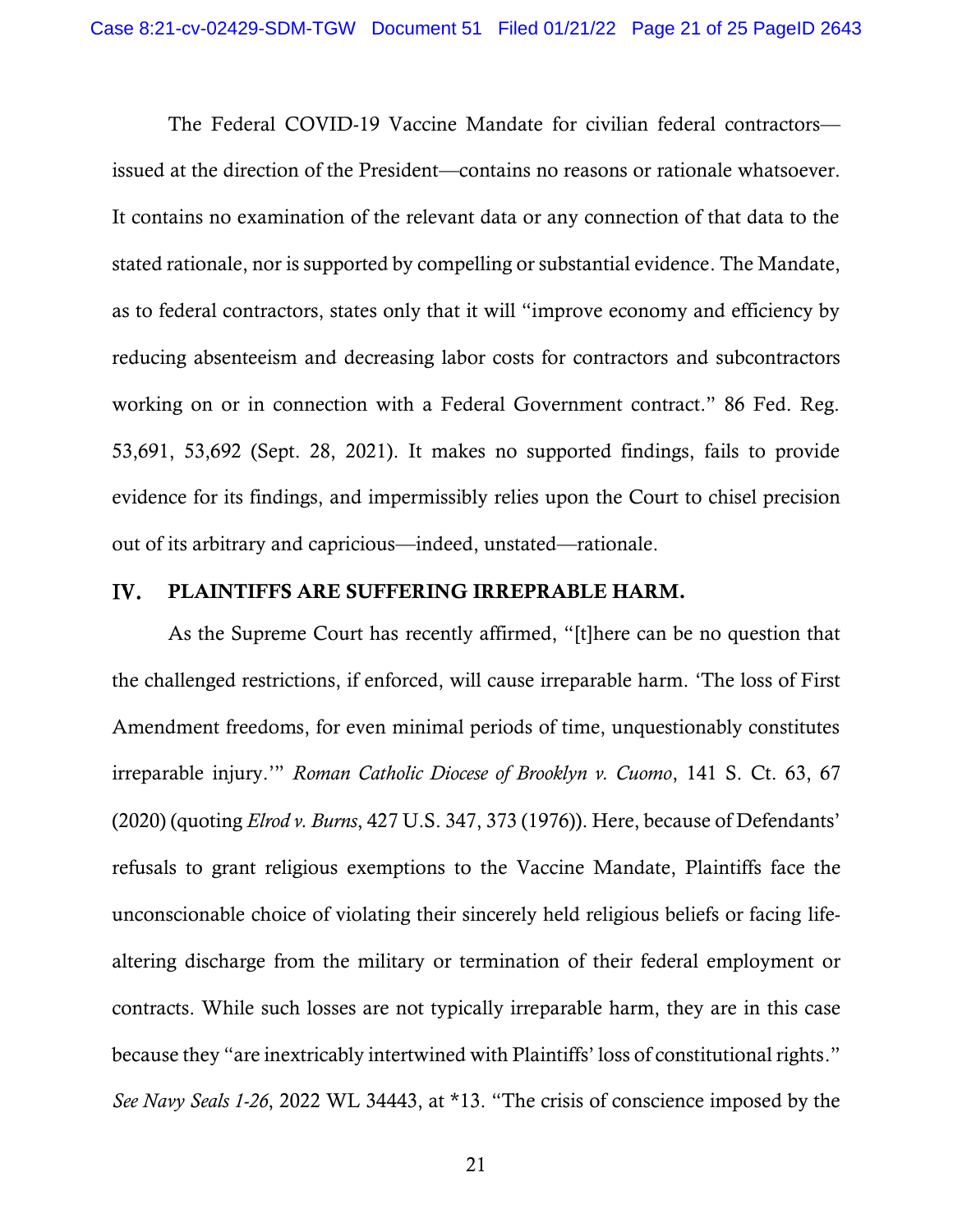mandate is itself an irreparable harm." *Id.* "It is incorrect to say that Plaintiffs' harm is merely speculative at this stage. Plaintiffs are already suffering injury while waiting for the [government] to adjudicate their requests." *Id.* at \*12.

As the Southern District of Texas recognized today, "the Hobson's choice employees face between their jobs and their jabs amounts to irreparable harm." *Feds for Med. Freedom* at 10 (quoting *BST Holdings, LLC v. OSHA*, 17 F.4th 604, 618 (5th Cir. 2021)). Indeed, "[r]egardless of what the conventional wisdom may be concerning vaccination, no legal remedy adequately protects the liberty interests of employees who must choose between violating a mandate of doubtful validity or consenting to an unwanted medical procedure that cannot be undone." *Id.*

#### PLAINTIFFS SATISFY THE OTHER REQUIREMENTS FOR A  $V_{\bullet}$ PRELIMINARY INJUNCTION.

When the government imposes a universal vaccine mandate on servicemembers, employees, and contractors, and purport to strip them of the ability to receive (or even request) exemption and accommodation for the exercise of their sincerely held religious beliefs, courts "have a duty to conduct a serious examination of the need for such a drastic measure." *Roman Catholic Diocese*, 141 S. Ct. at 68. And, as here, "it has not been shown that granting the applications will harm the public." *Id.* Nor could Defendants make such a showing, as Plaintiffs are merely seeking to rise each morning, don the same uniforms and protective equipment that sufficed to make them heroes for nearly two years, and continue to provide military defense, national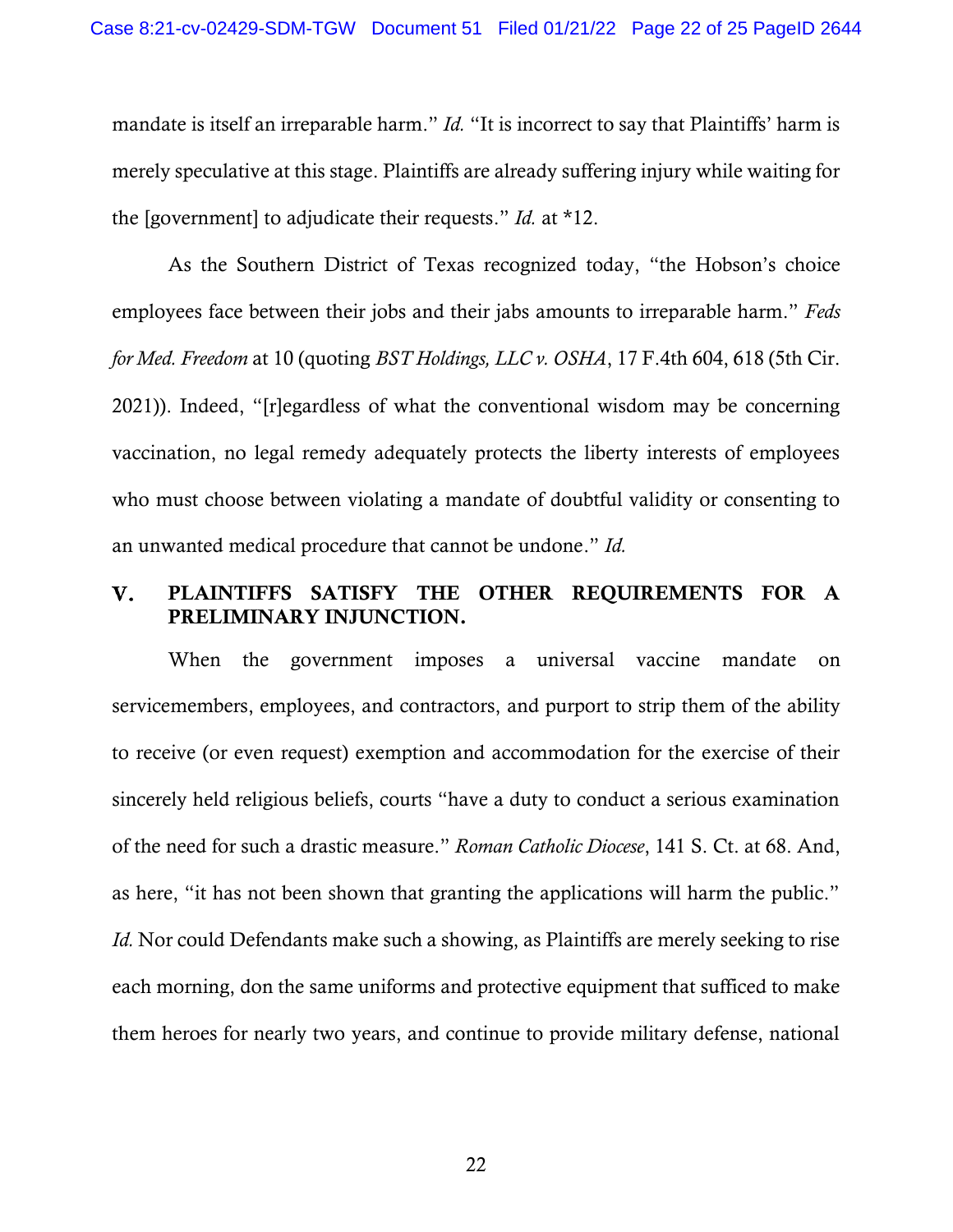security, and critical federal services to a Nation in need. Plaintiffs' vaccination status was irrelevant to their service for nearly two years, and it is irrelevant today.

Moreover, the government "is in no way harmed by the issuance of an injunction that prevents the [government] from enforcing unconstitutional restrictions." *Legend Night Club v. Miller*, 637 F.3d 291, 302–03 (4th Cir. 2011). Conversely, for Plaintiffs, even minimal infringements upon First Amendment values constitute irreparable injury. *Roman Catholic Diocese*, 141 S. Ct. at 67. "Proper application of the Constitution, moreover, serves the public interest, as it is always in the public interest to prevent the violation of a party's constitutional rights." *Dahl v. Bd. of Trustees of W. Mich. Univ.*, 15 F.4th 728, 736 (6th Cir. 2021).

There is no comparison between the irreparable injury suffered by Plaintiffs and the non-existent interest Defendants have in enforcing unconstitutional mandates and depriving Plaintiffs of federally required protection of the exercise of their sincerely held religious beliefs. Absent an immediate preliminary injunction, Plaintiffs "face an impossible choice: [accept a vaccine] in violation of their sincere religious beliefs, or risk [termination] for practicing those sincere religious beliefs." *On Fire Christian Ctr., Inc. v. Fischer*, 453 F. Supp. 3d 901, 914 (W.D. Ky. 2020). The preliminary injunction should issue immediately to protect Plaintiffs' exercise of their sincerely held religious beliefs and ensure that federal protections afforded to them are honored by the Nation they faithfully and heroically serve each day.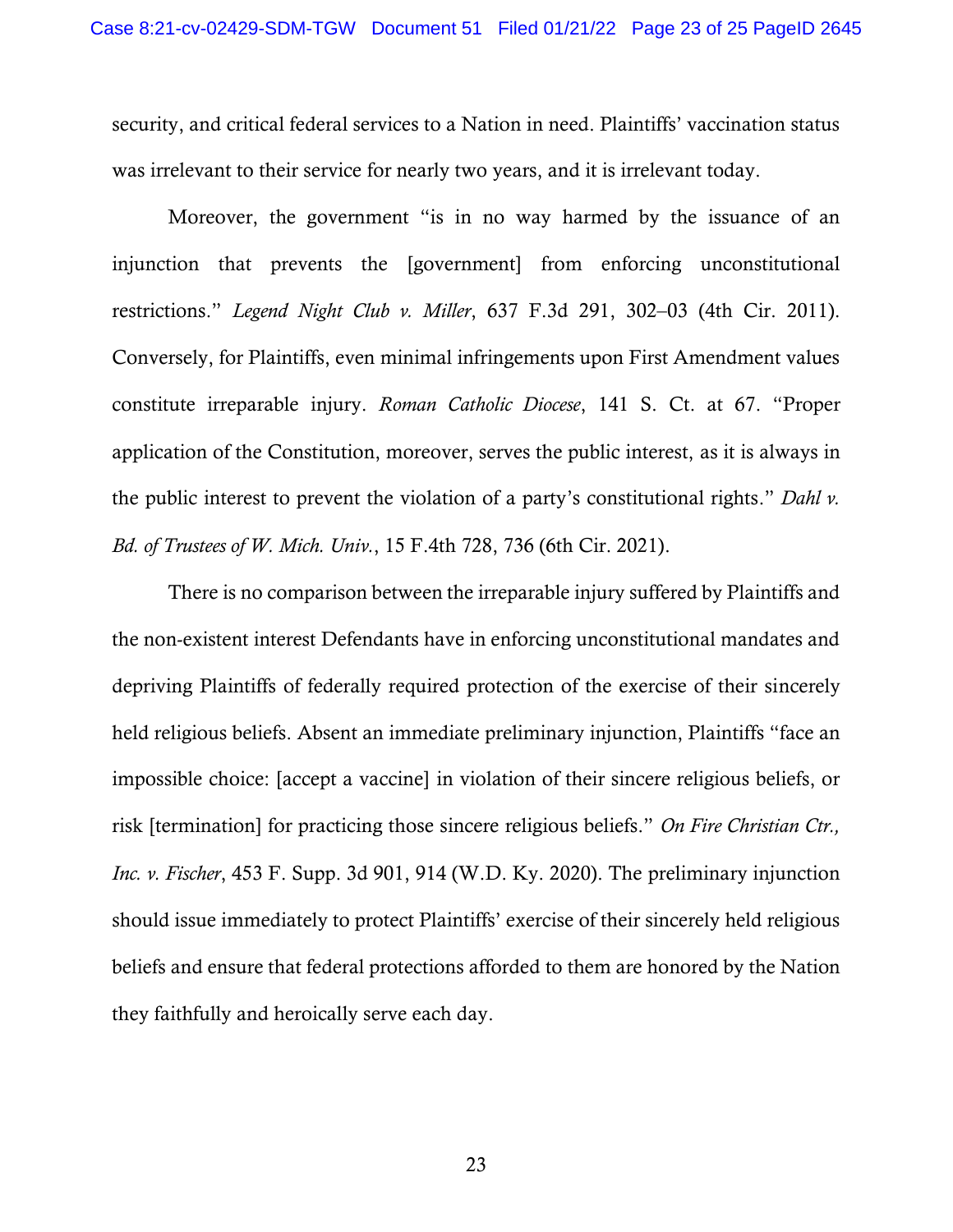#### **CONCLUSION**

The Armed Forces' process for requesting and obtaining a religious exemption from the vaccine mandate is a sham to otherwise conceal a policy of "deny them all" (PI Order at 26). And their vaccine mandate policy is unquestionably discriminatory in that it has denied thousands of requests for religious exemption, and granted none, while granting thousands of requests for nonreligious, medical exemptions. The vaccine mandate as to civilian federal employees is likewise discriminatory because it exempts large swaths of the federal workforce, thereby creating a system of unjustified, individualized exemptions in violation of the First Amendment. And the vaccine mandate as to federal contractors is blatantly *ultra vires* and violates the APA. Because of these incurable deficiencies and constitutional infirmities, the preliminary injunction should issue.

> /s/ Roger K. Gannam Mathew D. Staver Horatio G. Mihet Roger K. Gannam Daniel J. Schmid\* Richard L. Mast\*\* LIBERTY COUNSEL P.O. Box 540774 Orlando, FL 32854 (407) 875-1776 court@lc.org hmihet@lc.org rgannam@lc.org dschmid@lc.org\* rmast@lc.org\* \*Admitted pro hac vice \*\*Application for admission pro hac vice forthcoming *Attorneys for Plaintiffs*